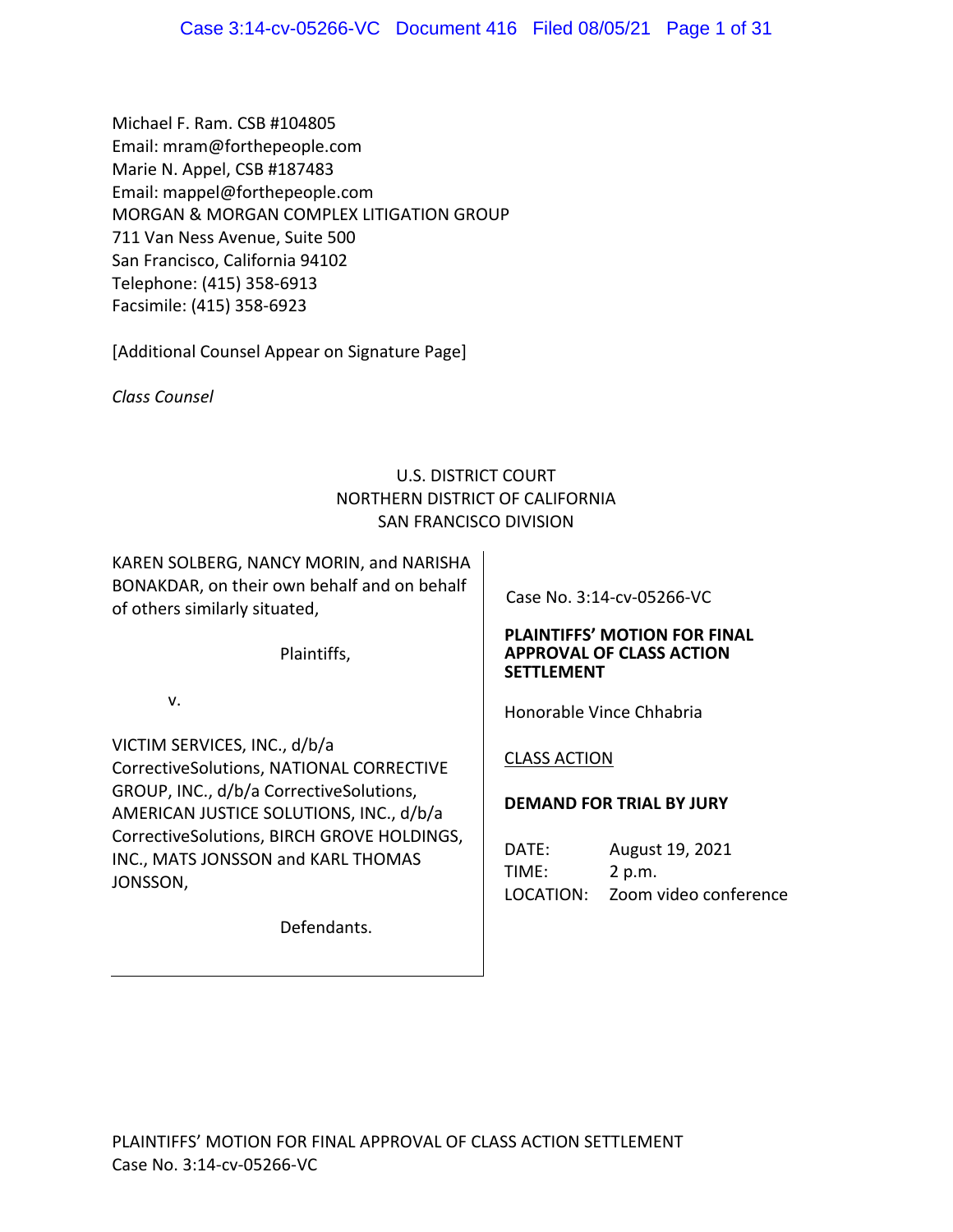# **TABLE OF CONTENTS**

## **PAGE NO.:**

| $\mathsf{I}$ . |    |    |    |                                                                                                                                    |  |  |
|----------------|----|----|----|------------------------------------------------------------------------------------------------------------------------------------|--|--|
| ΙΙ.            |    |    |    |                                                                                                                                    |  |  |
|                | А. |    |    |                                                                                                                                    |  |  |
|                | В. |    |    |                                                                                                                                    |  |  |
| III.           |    |    |    |                                                                                                                                    |  |  |
|                | А. |    |    |                                                                                                                                    |  |  |
|                | В. |    |    |                                                                                                                                    |  |  |
|                | C. |    |    |                                                                                                                                    |  |  |
| IV.            |    |    |    |                                                                                                                                    |  |  |
| V.             |    |    |    |                                                                                                                                    |  |  |
|                | А. |    |    | The settlement should be approved as fair, reasonable, and adequate 9                                                              |  |  |
|                |    | 1. |    | The relief provided by the settlement favors approval, taking<br>into account the strength of Plaintiffs' case and the risk, cost, |  |  |
|                |    |    | a. | Class Members risked losing on the merits and recovering                                                                           |  |  |
|                |    |    | b. | The cost and delay of trial and appeal support approval<br>14                                                                      |  |  |
|                |    |    | c. | Class Members' recoveries equal or exceed                                                                                          |  |  |
|                |    | 2. |    | The extent of discovery, stage of proceedings, and<br>recommendation of experienced counsel favor approval  16                     |  |  |
|                |    | 3. |    |                                                                                                                                    |  |  |
|                |    | 4. |    | The Rule 23(e)(2) considerations favor approval 17                                                                                 |  |  |
|                |    |    |    | PLAINTIFFS' MOTION FOR FINAL APPROVAL OF CLASS ACTION SETTLEMENT - i                                                               |  |  |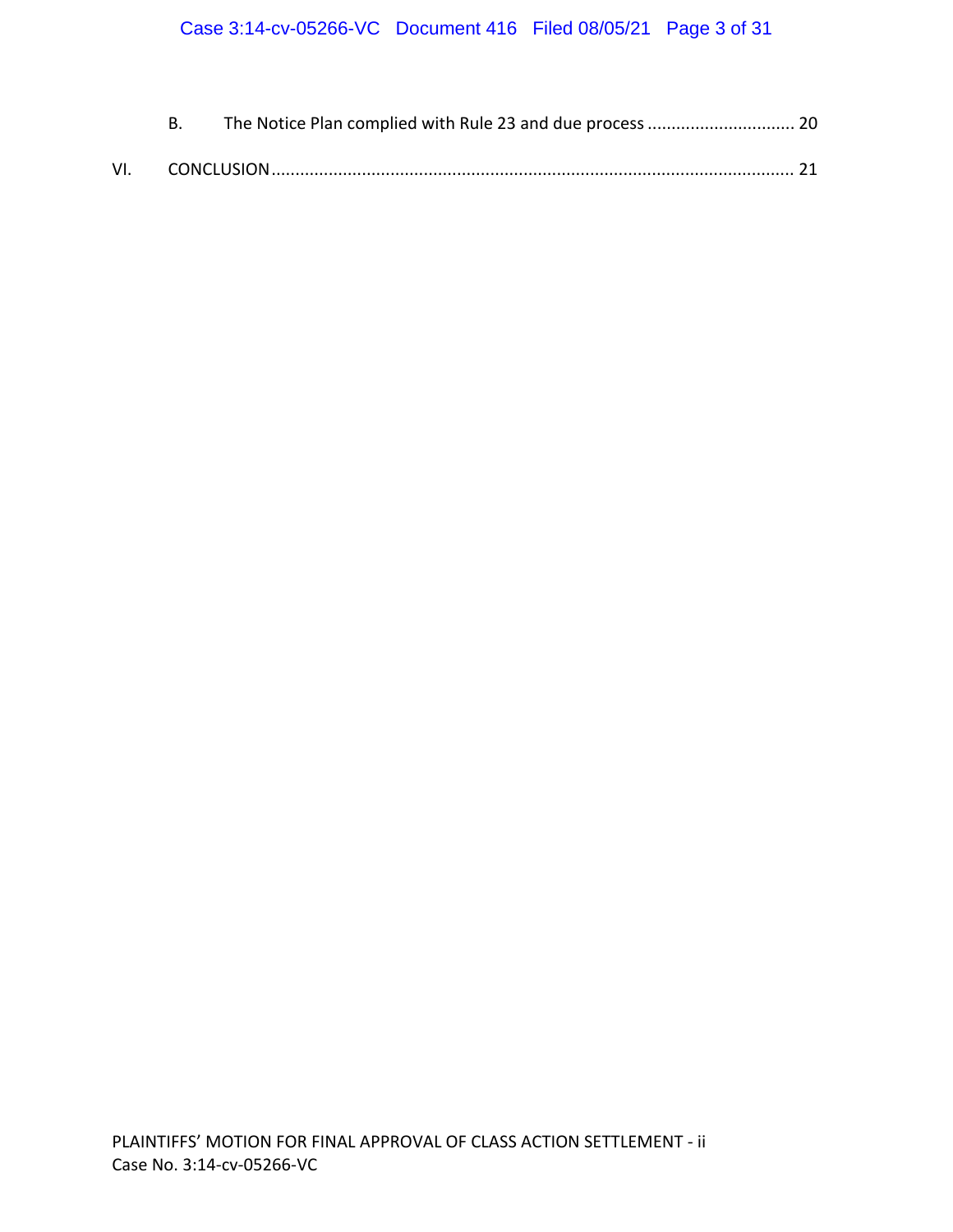# **TABLE OF AUTHORITIES**

## **PAGE NO.:**

## **CASES**

| Bailey v. Kinder Morgan G.P., Inc.,<br>No. 18-CV-03424-TSH, 2020 WL 5748721 (N.D. Cal. Sept. 25, 2020) 15 |  |
|-----------------------------------------------------------------------------------------------------------|--|
| Braynen v. Nationstar Mortg., LLC,                                                                        |  |
| Casey v. Citibank, N.A.,                                                                                  |  |
| Churchill Village, L.L.C. v. Gen. Elec.,                                                                  |  |
| Edwards v. Andrew,                                                                                        |  |
| Hanlon v. Chrysler Corp.,                                                                                 |  |
| In re Anthem, Inc. Data Breach Litig.,                                                                    |  |
| In re Bluetooth Headset Prod. Liab. Litig.,                                                               |  |
| In re Educ. Testing Serv. Praxis Principles of Learning & Teaching, Grades 7-12,                          |  |
| In re Huyndai & Kia Fuel Economy Litig.,                                                                  |  |
| In re Mego Fin. Corp. Sec. Litig.,                                                                        |  |
| In re Mercury Interactive Corp.,                                                                          |  |
| In re MyFord Touch Consumer Litig.,<br>No. 13-CV-03072-EMC, 2019 WL 1411510 (N.D. Cal. Mar. 28, 2019)  15 |  |
|                                                                                                           |  |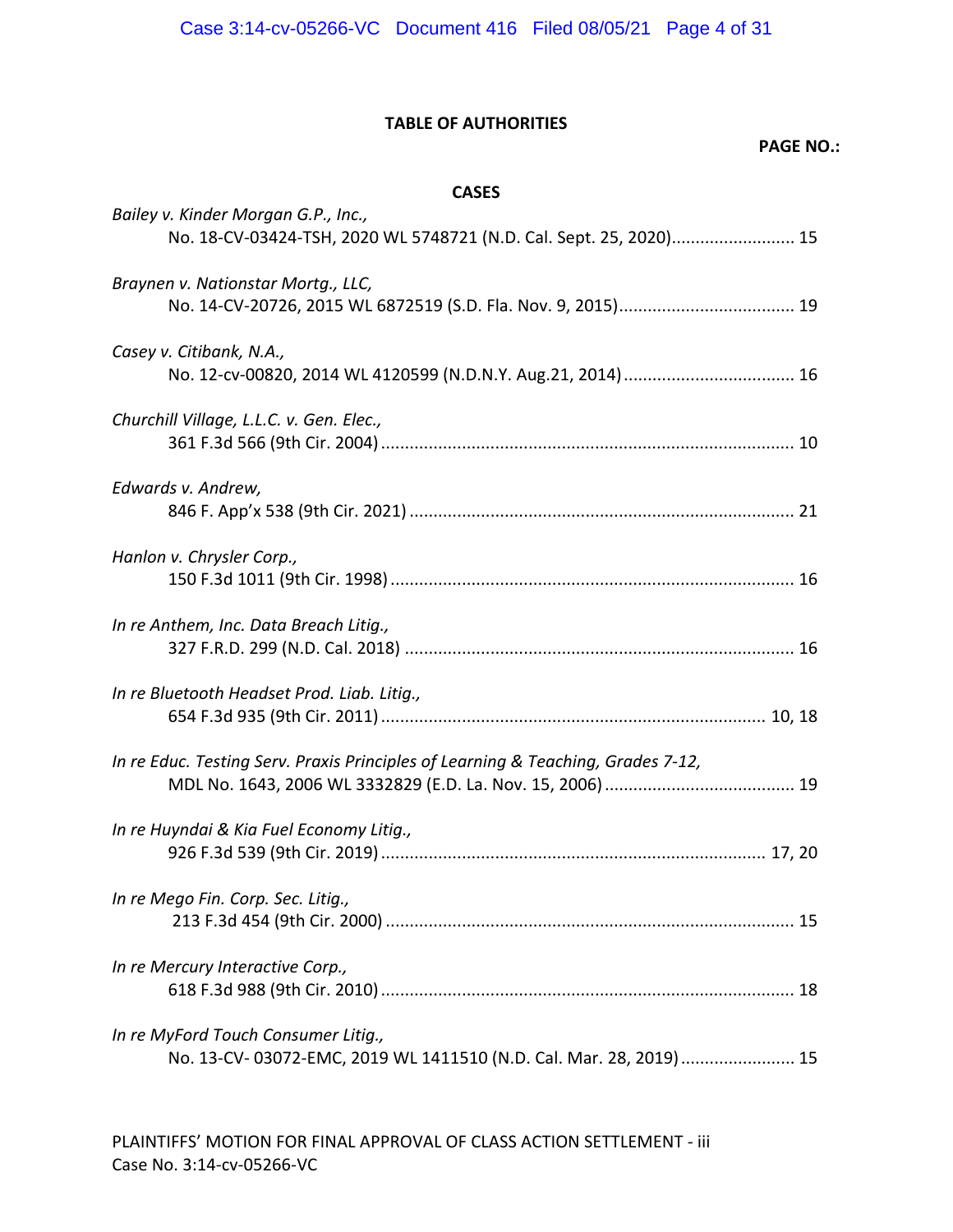| In re Online DVD-Rental Antitrust Litig.,                                                            |
|------------------------------------------------------------------------------------------------------|
| In re Uber FCRA Litigation,<br>No. 14-cv-05200-EMC, 2017 WL 2806698 (N.D. Cal. June 29, 2017)<br>19  |
| In re Volkswagen "Clean Diesel" Mktg., Sales Pracs., & Prod. Liab. Litig.,                           |
| In re Yahoo Mail Litig.,<br>No. 13-cv-4980-LHK, et al., 2014 WL 4474612 (N.D. Cal. Aug. 25, 2016) 13 |
| Keil v. Lopez,                                                                                       |
| Linney v. Cellular Alaska P'ship,                                                                    |
| Moore v. Mars Petcare US, Inc.,                                                                      |
| Moore v. Verizon Commc'n Inc.,<br>No. C 09-1823 SBA, 2013 WL 4610764 (N.D. Cal. Aug. 28, 2013)  17   |
| Mullane v. Central Hanover Bank & Trust Co.,                                                         |
| Nat'l Rural Telecomms. Coop. v. DIRECTV, Inc.,                                                       |
| Officers for Justice v. Civil Service Comm'n of City and County of San Francisco,                    |
| Perez v. Asurion Corp.,                                                                              |
| Poertner v. Gillette Co.,                                                                            |
| Radcliffe v. Hernandez,                                                                              |
| Radcliffe v. Experian Info. Sols., Inc.,                                                             |
| PLAINTIFFS' MOTION FOR FINAL APPROVAL OF CLASS ACTION SETTLEMENT - iv<br>Case No. 3:14-cv-05266-VC   |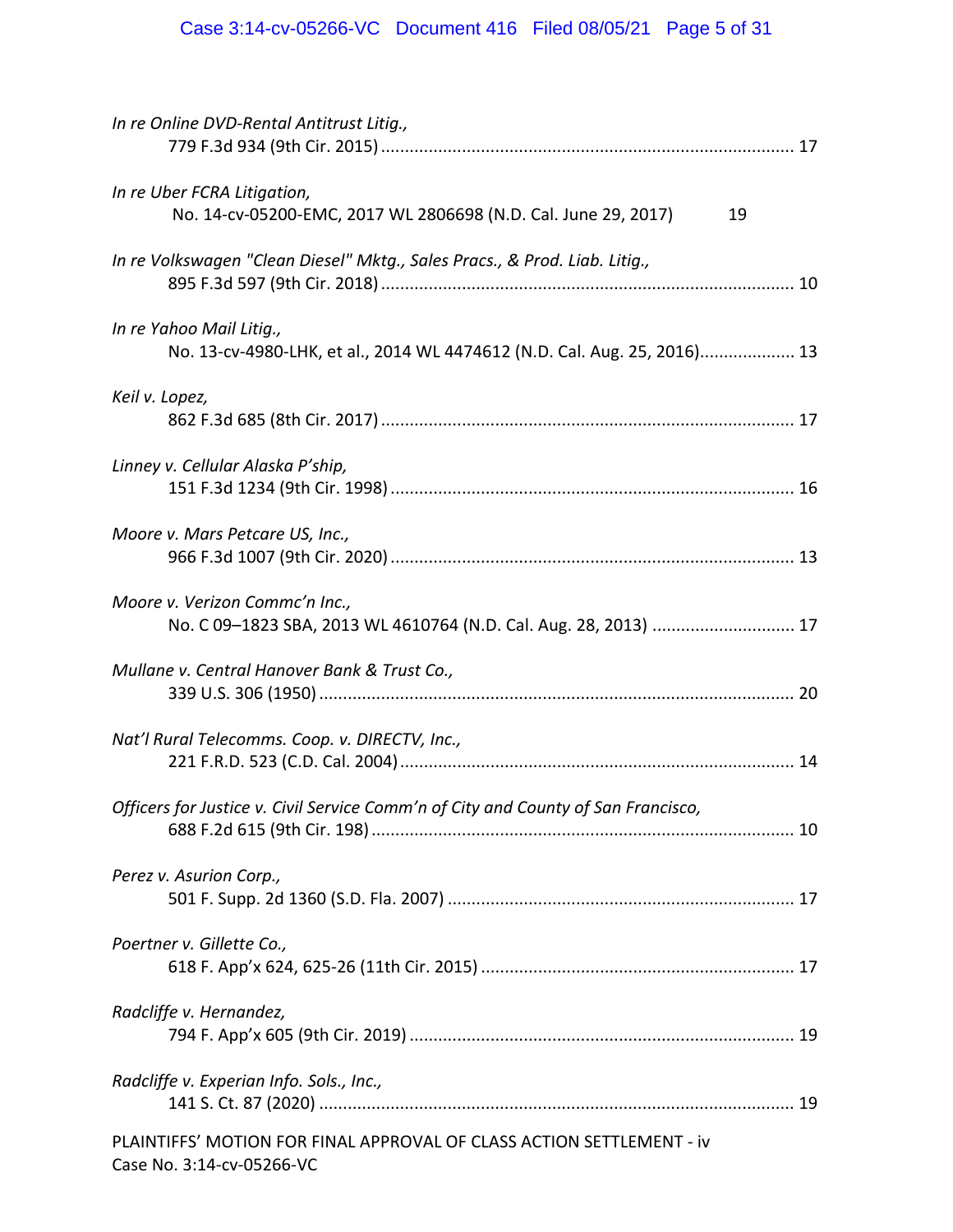| Rodriguez v. West Publ'g Corp.,                                                                        |
|--------------------------------------------------------------------------------------------------------|
| Sharma v. Volkswagen AG,<br>No. 20-cv-02394-JST, 2021 WL 912271 (N.D. Cal. Mar. 9, 2021)  13           |
| Slezak v. City of Palo Alto,<br>No. 16-cv-3224-LHK, 2017 WL 2688224 (N.D. Cal. June 22, 2017)  16      |
| Sonner v. Premier Nutrition Corp.,                                                                     |
| Tadepalli v. Uber Techs., Inc.,<br>No. 15-CV-04348-MEJ, 2016 WL 1622881 (N.D. Cal. Apr. 25, 2016) 16   |
| Touhey v. United States,<br>No. EDCV 08-01418-VAP (RCx), 2011 WL 3179036 (C.D. Cal. July 25, 2011)  17 |
| Viceral v. Mistras Group, Inc.,<br>No. 15-CV-02198-EMC, 2016 WL 5907869 (N.D. Cal. Oct. 11, 2016) 15   |
| <b>FEDERAL RULES AND STATUTES</b>                                                                      |
|                                                                                                        |
|                                                                                                        |
|                                                                                                        |
|                                                                                                        |
|                                                                                                        |
|                                                                                                        |
|                                                                                                        |
|                                                                                                        |
| <b>STATE STATUTES</b>                                                                                  |
|                                                                                                        |
|                                                                                                        |
| PLAINTIFFS' MOTION FOR FINAL APPROVAL OF CLASS ACTION SETTLEMENT - v<br>Case No. 3:14-cv-05266-VC      |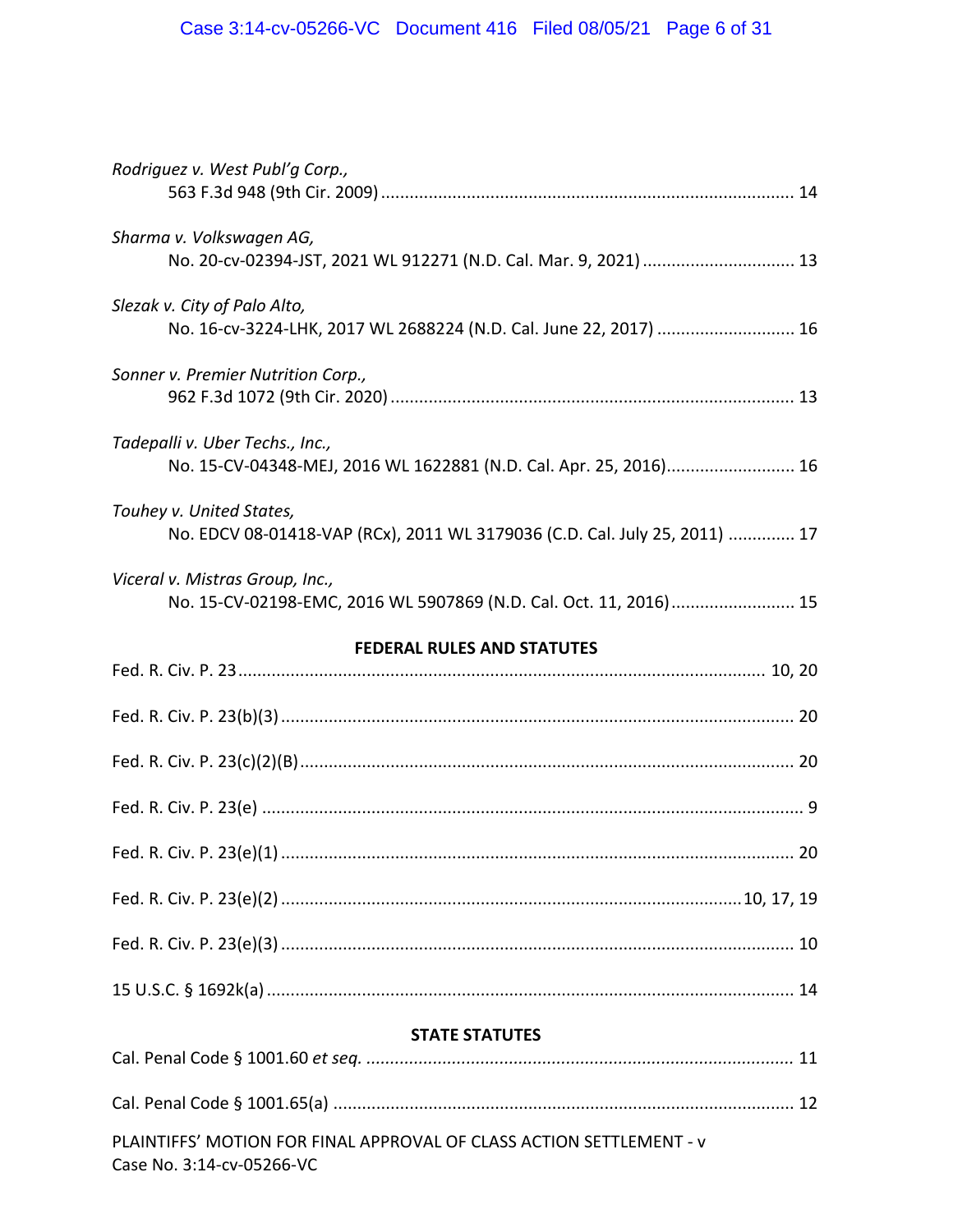# TO: THE CLERK OF THE COURT; and

TO: DEFENDANTS VICTIM SERVICES, INC., d/b/a CorrectiveSolutions, NATIONAL CORRECTIVE GROUP, INC., d/b/a CorrectiveSolutions, AMERICAN JUSTICE SOLUTIONS, INC., d/b/a CorrectiveSolutions, BIRCH GROVE HOLDINGS, INC., MATS JONSSON and KARL THOMAS JONSSON, AND ITS ATTORNEYS OF RECORD:

PLEASE TAKE NOTICE that on August 19, 2021, at 2:00 p.m., via videoconference,

Plaintiffs will move for final approval of class action settlement. The motion will be based on

this notice of motion, the memorandum of points and authorities, the declarations of Blythe H.

Chandler and Jennifer M. Keough, the records and file in this action, and such other matters as

may be presented before or at the hearing of the motion.

RESPECTFULLY SUBMITTED AND DATED this 5th day of August, 2021.

## TERRELL MARSHALL LAW GROUP PLLC

By: /s/ Blythe H. Chandler, *Admitted Pro Hac Vice*

Beth E. Terrell, CSB #178181 Email: bterrell@terrellmarshall.com Blythe H. Chandler, *Admitted Pro Hac Vice* Email: bchandler@terrellmarshall.com 936 North 34th Street, Suite 300 Seattle, Washington 98103‐8869 Telephone: (206) 816‐6603 Facsimile: (206) 319‐5450

Paul Arons, CSB #84970 Email: lopa@rockisland.com LAW OFFICE OF PAUL ARONS 685 Spring Street, Suite 104 Friday Harbor, Washington 98250 Telephone: (360) 378‐6496 Facsimile: (360) 378‐6498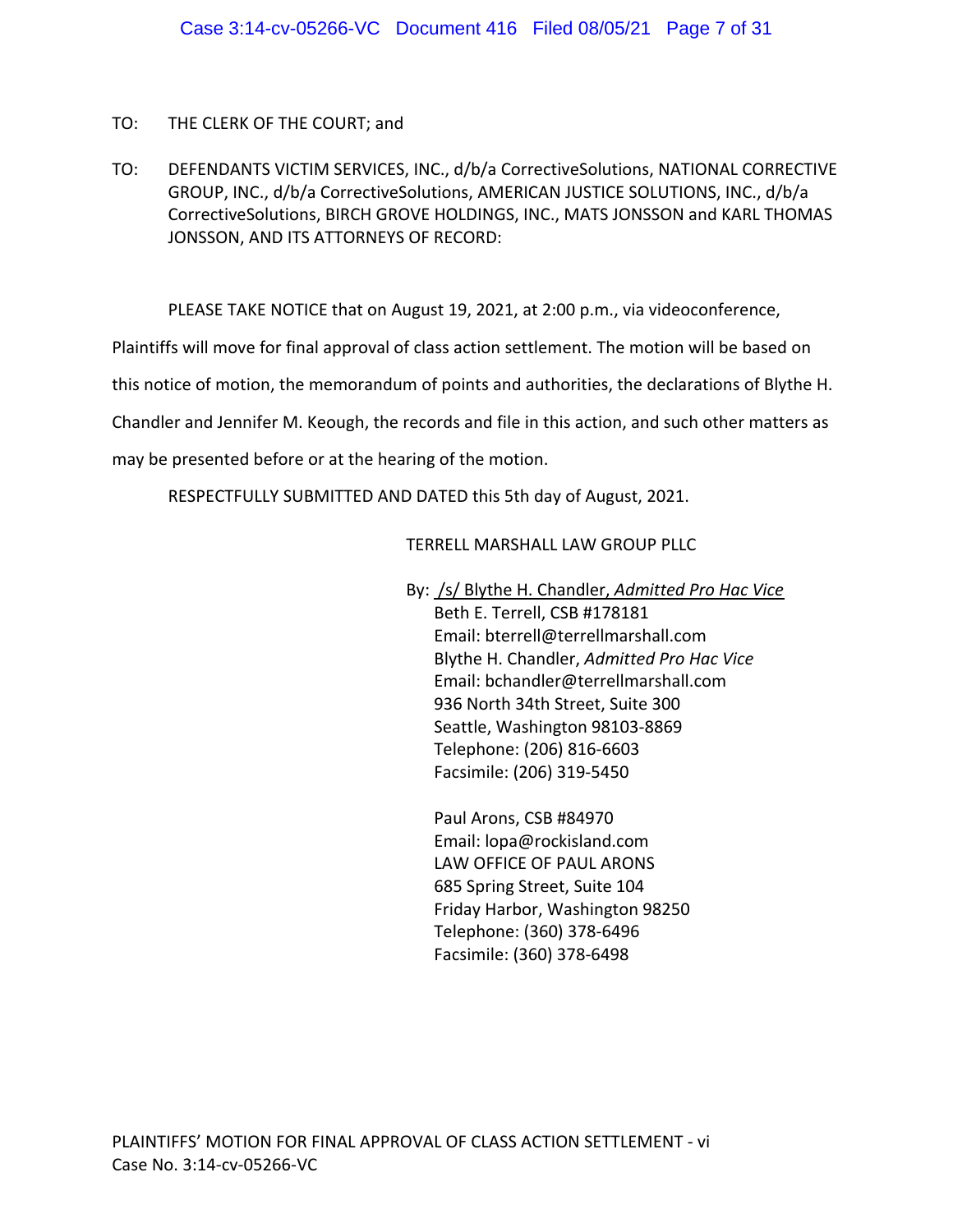Deepak Gupta, *Admitted Pro Hac Vice* Email: deepak@guptawessler.com GUPTA WESSLER PLLC 1900 L Street, NW, Suite 312 Washington, DC 20036 Telephone: (202) 888‐1741 Facsimile: (202) 888‐7792

Michael F. Ram. CSB #104805 Email: mram@forthepeople.com Marie N. Appel, CSB #187483 Email: mappel@forthepeople.com MORGAN & MORGAN COMPLEX LITIGATION GROUP 711 Van Ness Avenue, Suite 500 San Francisco, California 94102 Telephone: (415) 358‐6913 Facsimile: (415) 358‐6923

*Class Counsel*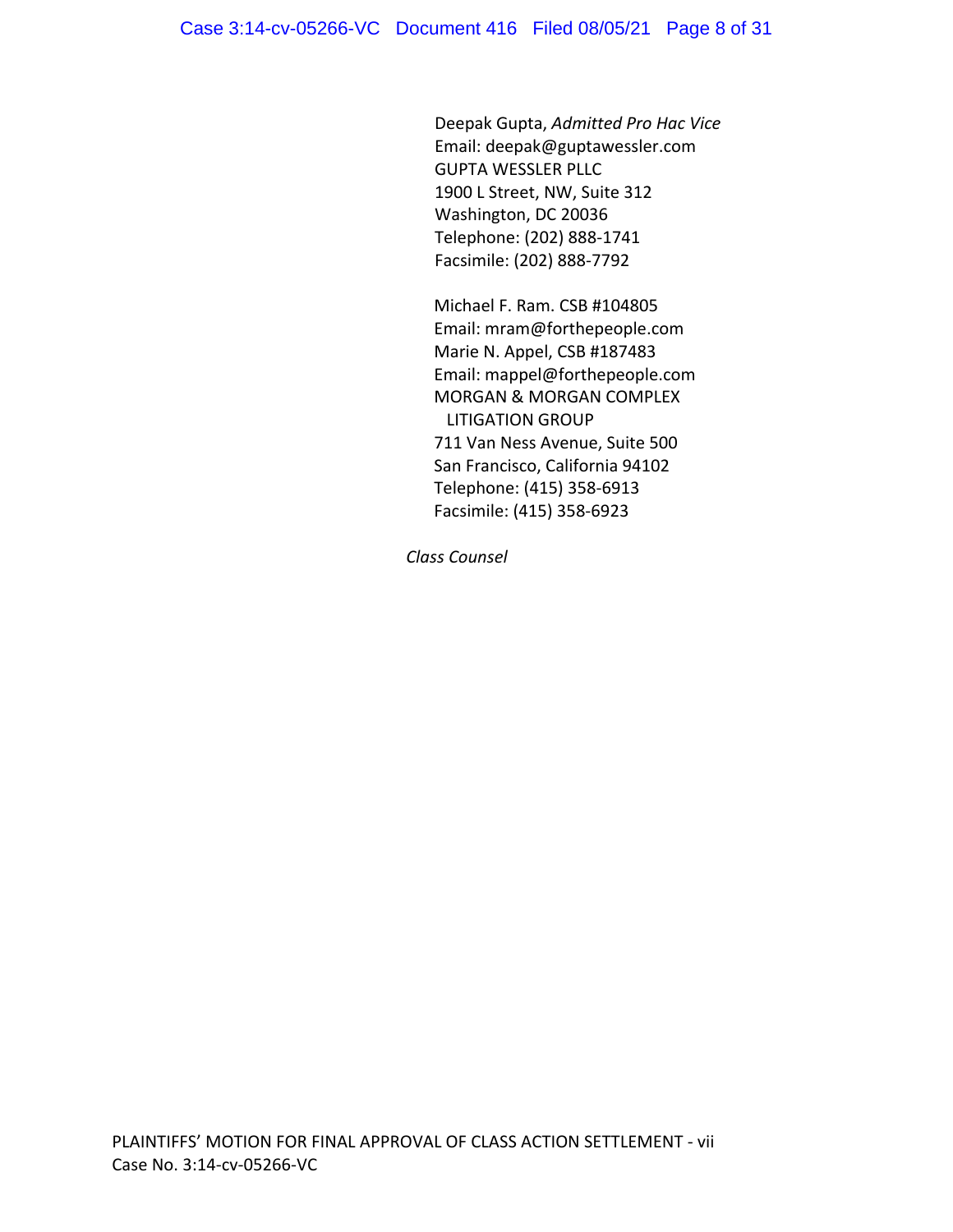### **I. INTRODUCTION**

Plaintiffs Karen Solberg, Nancy Morin, and Narisha Bonakdar move for final approval of their settlement with Defendants. The Settlement Administrator, JND Class Action Administration, executed the Notice Plan approved by the Court, reaching 94% of the Classes by email or first class mail. Class Members have now had an opportunity to consider the settlement and choose whether to file a claim form to receive a portion of the settlement fund or to opt out. The initial deadline for claims, objections, and opt out requests was July 9, 2021. At the parties' request, the Court extended the deadline for claims, objections, and opt out requests to August 16 for 116 Class Members whose notices were re‐mailed to corrected addresses on July 16. As of this filing, no Class Member has objected to the settlement, and only two individuals opted out. The Settlement Administrator is continuing to receive and review claims but, as of August 3, has received 2,533 claim forms, 568 of which it is still processing. Plaintiffs will supplement this motion before the Final Approval Hearing with updated information about claims submitted, objections and opt outs as well as the average payments that Class Members who filed valid claim forms will receive from the \$1,100,000 Settlement Fund.

All the factors that courts consider support granting final approval of the settlement. Continued litigation is risky given the challenges Plaintiffs face in proving their remaining claims. The settlement ensures that Class Members are compensated and eliminates the risk and delay of trial and an inevitable appeal. Having litigated through fulsome discovery, class certification, and two rounds of summary judgment motions, the parties are well apprised of the strengths and weaknesses of the claims and defenses. Class Counsel, who have successfully litigated consumer protection and debt collection cases, support the settlement. That no Class Members objected to the settlement further supports final approval of the settlement.

Plaintiffs request that the Court approve the settlement as fair, reasonable, and adequate.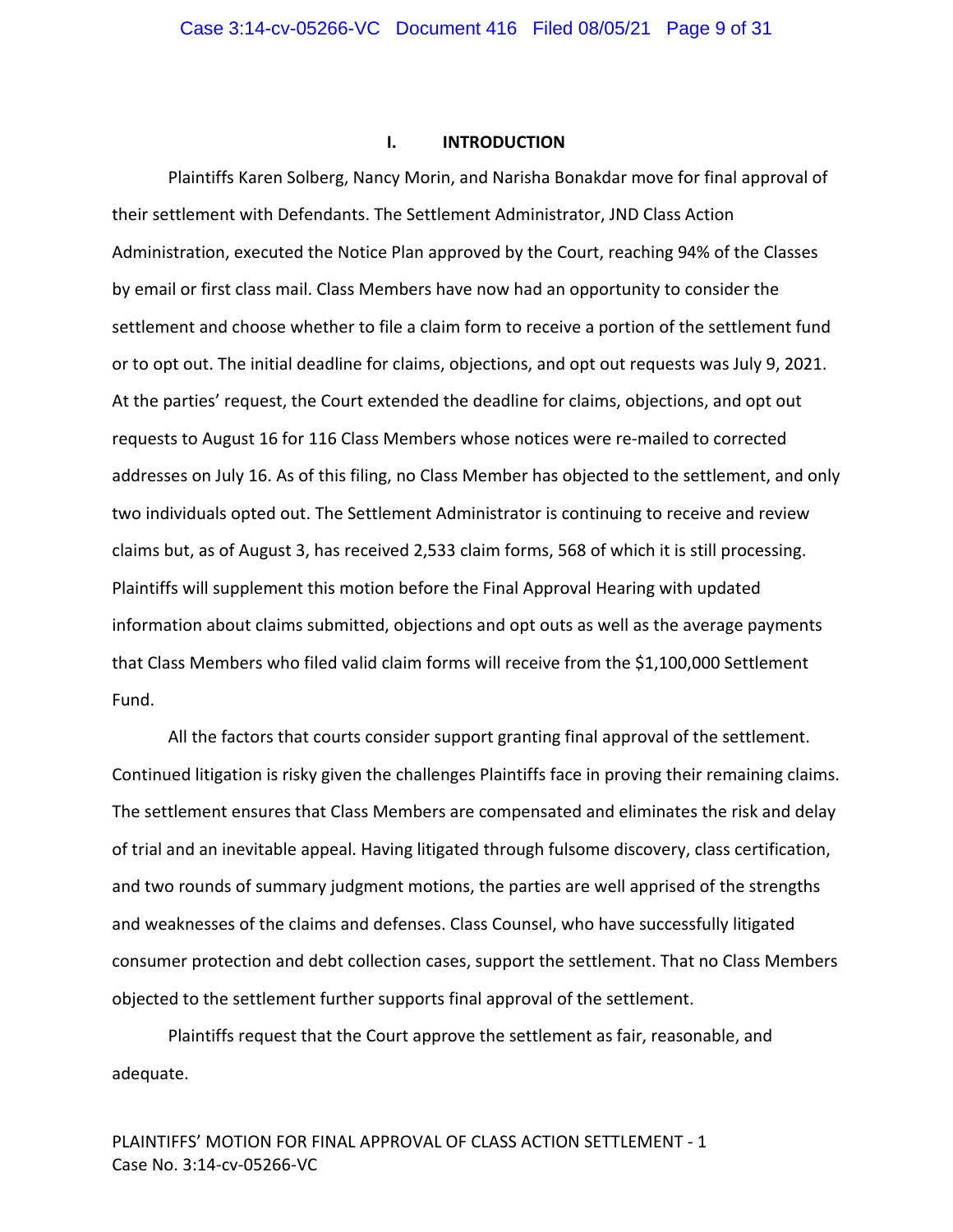#### **II. BACKGROUND**

#### **A. The litigation and settlement negotiations.**

Plaintiffs Karen Solberg, Kevin Breazeale, and Kevin Hiep Vu filed this class action lawsuit against defendants NCG, VSI, and Mats Jonsson on December 1, 2014, seeking damages and injunctive relief on behalf of classes of similarly situated persons. Dkt. No. 1. Nancy Morin and Narisha Bonakdar joined the case as Plaintiffs in a First Amended Complaint filed on February 6, 2015. Dkt. No. 8. Plaintiffs added defendants American Justice Solutions, Inc., an entity that runs the day‐to‐day operations of the bad check programs as well as other private probation businesses operated by Defendants, Birch Grove Holdings, Inc., the corporate parent of VSI and AJS, and Karl Thomas Jonsson, the son of Defendant Mats Jonsson and an employee of Birch Grove, and removed Mr. Breazeale and Mr. Vu as named plaintiffs in a Second Amended Complaint filed on May 25, 2018. Dkt. No. 216.

Plaintiffs asserted claims for violations of the Fair Debt Collection Practices Act and the California Unfair Competition Law. Plaintiffs alleged that Defendants are private debt collectors that sent false, deceptive, and misleading letters on the letterhead of district attorneys to collect dishonored checks on behalf of retail merchants in California and other states. Among other things, Plaintiffs alleged that Defendants demanded fees that were not authorized by law and operated without district attorney oversight, as required by state and federal law. *See* Dkt. Nos. 1, 8, 216.

Defendants filed several procedural motions and appealed the Court's denials of them. Defendants moved to strike Plaintiffs' state law claims as barred under California Code of Civil Procedure section 425.16, contending that this case was a strategic lawsuit against public participation, or SLAPP suit. Dkt. No. 37. Defendants also moved to dismiss Plaintiffs' claims, arguing that Plaintiffs failed to state a claim upon which relief could be granted and the Court lacked jurisdiction over the claims. Dkt. No. 38. Following briefing and a hearing, the Court denied both motions. Dkt. Nos. 47‐52, 62‐63. Defendants appealed. Dkt. No. 65.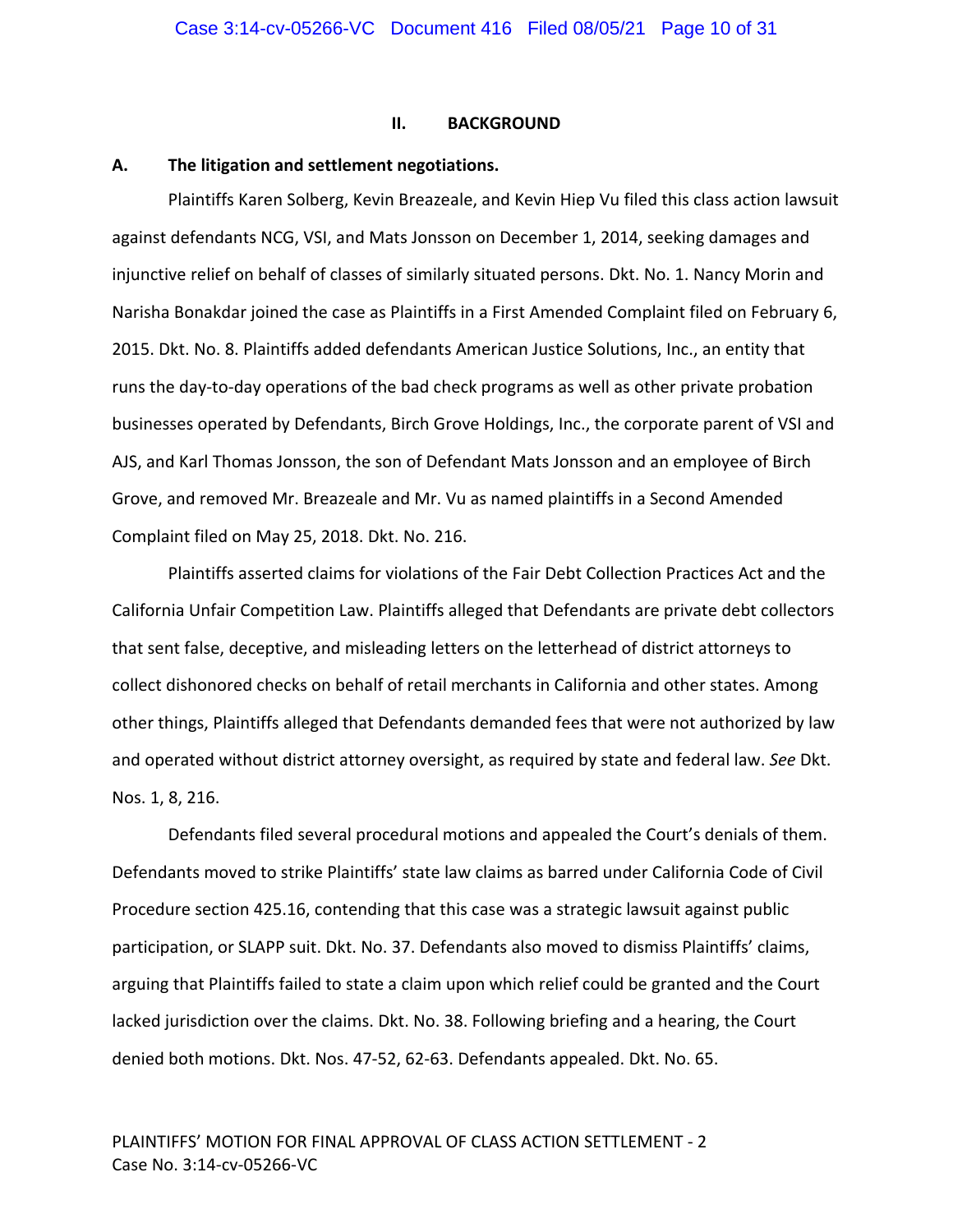## Case 3:14-cv-05266-VC Document 416 Filed 08/05/21 Page 11 of 31

VSI then moved to compel individual arbitration of Ms. Bonakdar's claims. Dkt. No. 92. Plaintiffs opposed, arguing that there was no valid contract formed between Ms. Bonakdar and VSI and that the arbitration agreement is unconscionable. Dkt. No. 106. Following further briefing at the Court's request, Dkt. Nos. 120, 123, 131, 135‐137, the Court denied VSI's motion, holding that the FAA did not apply and California law does not allow arbitration of a dispute arising out of the exercise of the government's criminal law enforcement powers. Dkt. No. 140. VSI appealed. Dkt. No. 144.

The Ninth Circuit consolidated the two appeals and, following oral argument, issued its decision on January 8, 2018. The Ninth Circuit concluded that it lacked jurisdiction to consider the Court's denial of Defendants' motion to strike and affirmed the Court's denial of VSI's motion to compel arbitration because the purported agreement was not a private contract subject to the FAA. Dkt. No. 187. The Ninth Circuit denied Defendants' petition for rehearing or rehearing en banc. Dkt. No. 209.

While the appeals preceded, the parties commenced discovery. Over several years, Plaintiffs took thorough discovery of Defendants and third parties. The parties took more than 20 depositions. Chandler Decl. ¶ 10. Plaintiffs served subpoenas on several major creditors that submitted unpaid checks to Defendants for processing. *Id.* The parties engaged in many meet and confer sessions and some of the disputes required rulings from the Court. *Id*.

In mid‐2018, Plaintiffs moved for class certification and Defendants moved to dismiss Plaintiffs' Second Amended Complaint. Dkt. Nos. 225‐32, 243‐44, 237‐38, 259‐62, 266‐67. The Court heard argument on the motions on November 1, 2018, and advised the parties that the Defendants' motions to dismiss would be denied except that the Court was inclined to find that Plaintiffs lacked Article III standing to pursue injunctive relief and to certify a class of persons who received letters from Defendants before the date on which Defendants modified the challenged program as required by a consent order between Defendants and the CFPB. Defendants modified their program consistent with the CFPB consent requirements as of May 8, 2015. Dkt. No. 284 at 1.

PLAINTIFFS' MOTION FOR FINAL APPROVAL OF CLASS ACTION SETTLEMENT ‐ 3 Case No. 3:14‐cv‐05266‐VC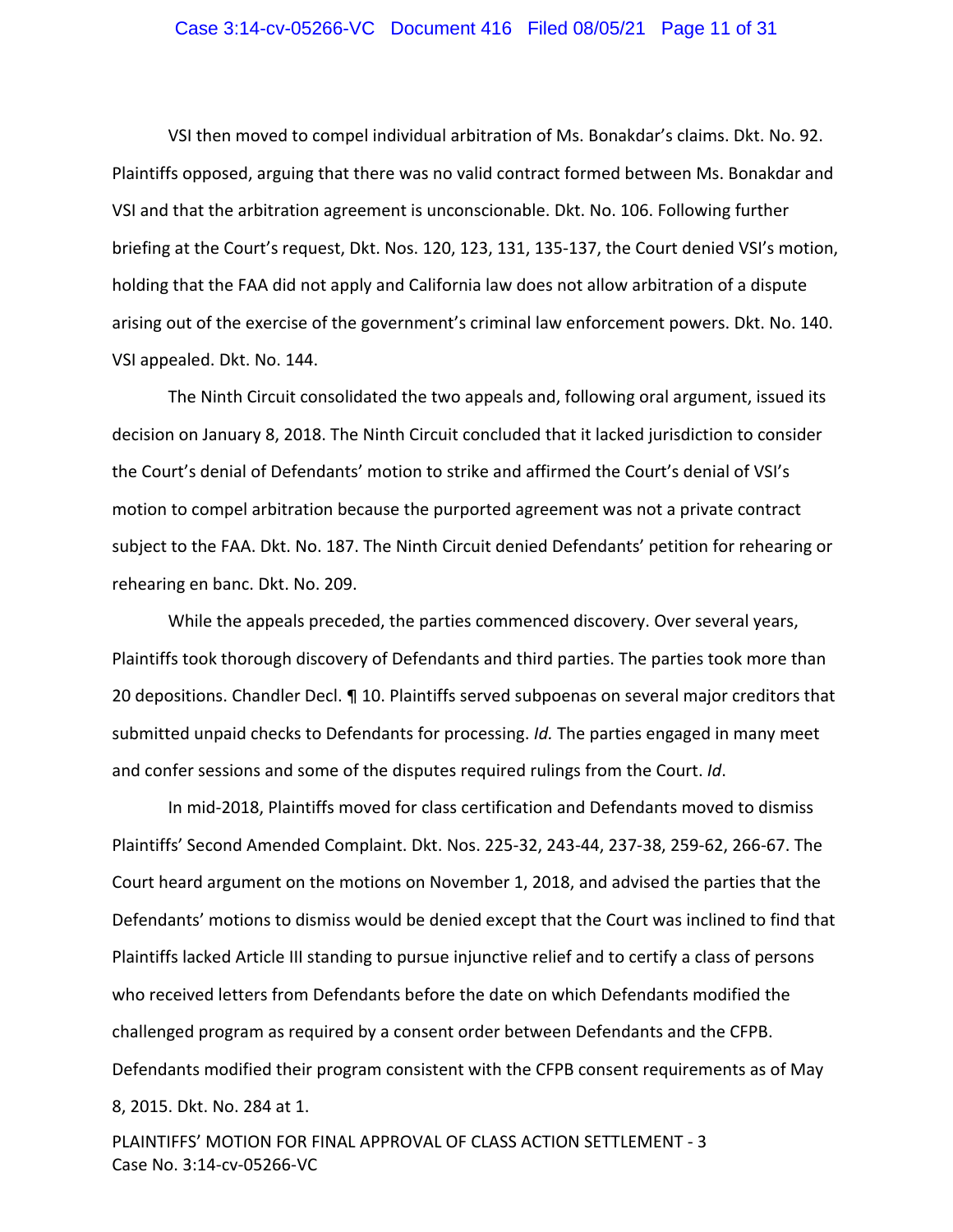## Case 3:14-cv-05266-VC Document 416 Filed 08/05/21 Page 12 of 31

The Court granted Plaintiffs' class certification motion "in large part" on December 12, 2018, certifying two litigation classes. Dkt. No. 297 at 1. The FDCPA Class consists of persons in California to whom Defendants sent a demand in connection with a returned check attempting to collect money for checks written for personal, family, or household purposes from December 1, 2013, to May 7, 2015. *Id.* The UCL class consists of persons in California to whom Defendants sent an initial collection demand in connection with a returned check at any time from September 1, 2011, to May 7, 2015, and then paid any fees to Defendants in response. *Id.* at 4. The Court found that Plaintiffs lacked standing to seek injunctive relief because they were unlikely to bounce checks again the future or, if they did, to "then be pulled into the diversion program." *Id.* at 3. The UCL Class members were therefore limited to seeking restitution of the fees the paid to Defendants. The Ninth Circuit denied the Rule 23(f) petition. Dkt. No. 313.

Plaintiffs retained JND Class Action Administration to disseminate notice of the Court's class certification order to the Classes. At the direction of Class Counsel, JND sent the Court‐ approved Initial Class Notice—consisting of a postcard notice and email notice, with a more detailed notice posted on the www.CheckDiversionClassAction.com website—to Class members on February 13, 2019. Dkt. No. 393 ¶ 4; Dkt. Nos. 303, 308.

The parties filed cross‐motions for summary judgment between April and June 2019. Dkt. Nos. 314‐24, 329‐30. The Court granted in part and denied in part both motions on November 20, 2019. Dkt. No. 348. The Court held that VSI is not exempt from the FDCPA's coverage but that Defendants' form letters were not misleading. *Id.* at 1‐2, 4‐22, 27. The Court granted summary judgment to Defendants on Plaintiffs' fraudulent and negligent misrepresentation claim and partial summary judgment to Defendants on the "fraudulent" and "unfair" prongs of the UCL. *Id.* at 25‐26. The Court found it could not determine whether Defendants violated the FDCPA and California law by charging unauthorized fees. *Id.* at 22‐25.

PLAINTIFFS' MOTION FOR FINAL APPROVAL OF CLASS ACTION SETTLEMENT ‐ 4 Case No. 3:14‐cv‐05266‐VC The parties briefed the issue of the legality of the fees Defendants collected in a second round of cross‐motions for summary judgment. Defendants also moved for decertification, judgment on the pleadings, and to dismiss for failure to join required parties, and Plaintiffs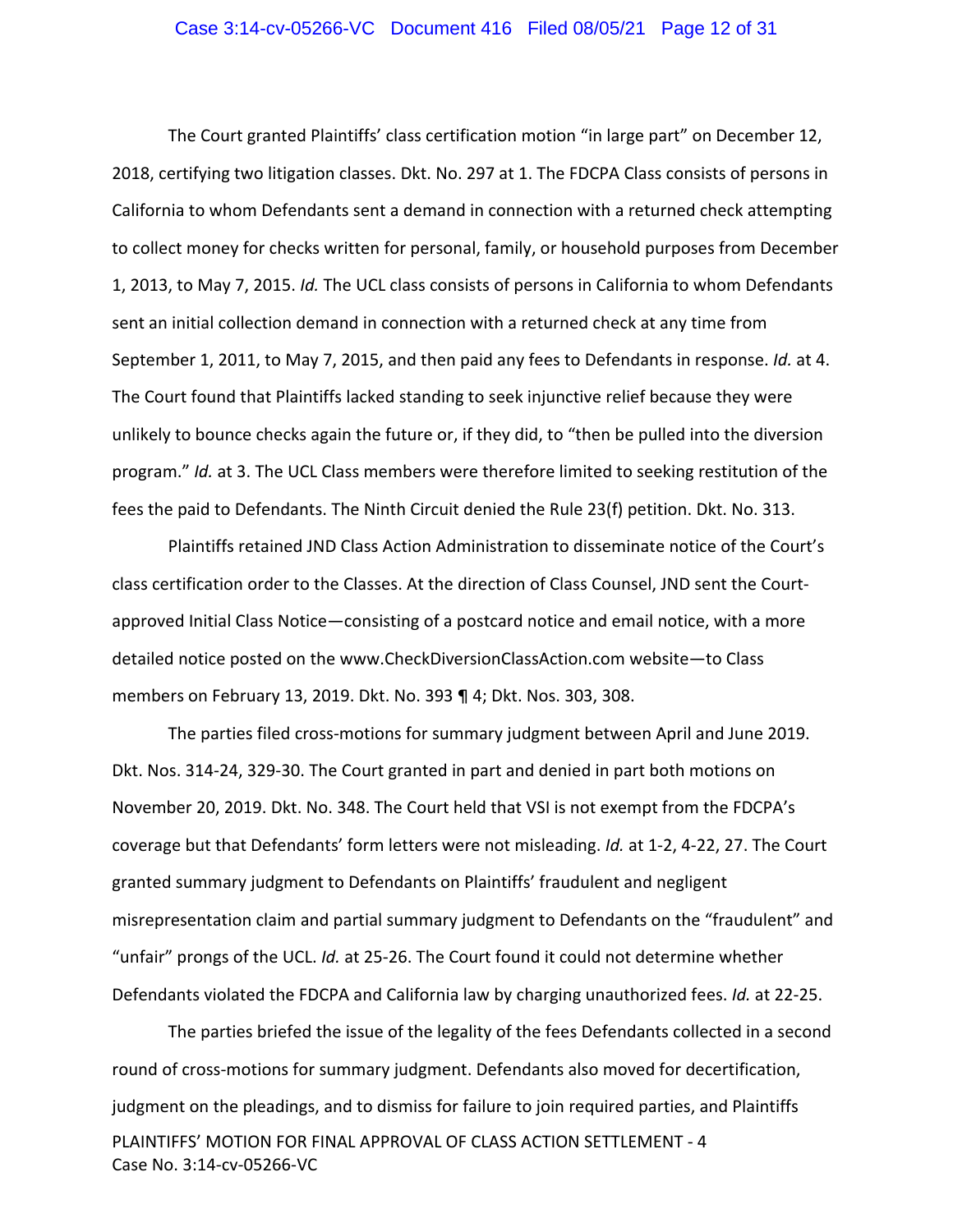## Case 3:14-cv-05266-VC Document 416 Filed 08/05/21 Page 13 of 31

opposed. Dkt. Nos. 356‐60, 364‐65. The Court had not ruled on these motions when the parties negotiated the settlement.

The parties first mediated in September 2016 with the assistance of Bruce Friedman, Esq. of JAMS but were unsuccessful. Chandler Decl. ¶ 11. The parties mediated again with Mr. Friedman's assistance in April 2018 and in June 2019 without reaching a resolution. *Id.*

At the parties' request, the Court referred the case to Magistrate Judge Laurel Beeler for a settlement conference. The parties provided Judge Beeler with a candid summary of the remaining issues and the challenges for settlement. At the conclusion of the November 19, 2020 conference, Judge Beeler proposed a settlement. Dkt. No. 385. After further discussions, the parties accepted the proposal and reached an agreement on November 30. Dkt. No. 386.

## **B. Preliminary approval and notice.**

Plaintiffs moved for approval to disseminate notice of the settlement to the Classes on January 29, 2021. Dkt. Nos. 390‐393. On March 2, 2021, the Court issued an order requiring supplemental briefing on the strengths and weaknesses of the remaining claims and the record for Defendants' financial condition. Dkt. No. 396. Plaintiffs filed a supplemental brief on March 12, 2021, addressing the two issues the Court raised, supported by declarations from Defendants Mats Jonsson and Karl Jonsson. Dkt. Nos. 397‐401. After a hearing on March 18, the parties filed an Amendment to the Settlement Agreement that revised the language of the release and requires a proposal for a second distribution of the Settlement Fund after the period for cashing checks has closed and revised notices. Dkt. No. 405. On March 31, the Court granted Plaintiffs' motion. Dkt. No. 406.

The Court approved JND to serve as the Settlement Administrator. Dkt. No. 406 ¶ 5. JND executed the Court‐approved settlement notice program, as discussed below. After the initial notice was mailed, and as a result of inquiries from absent class members, Class Counsel identified 2,405 Class Member records that were inadvertently omitted from the initial settlement notice list. Chandler Decl. ¶ 14. JND sent notice to these Class Members by mail or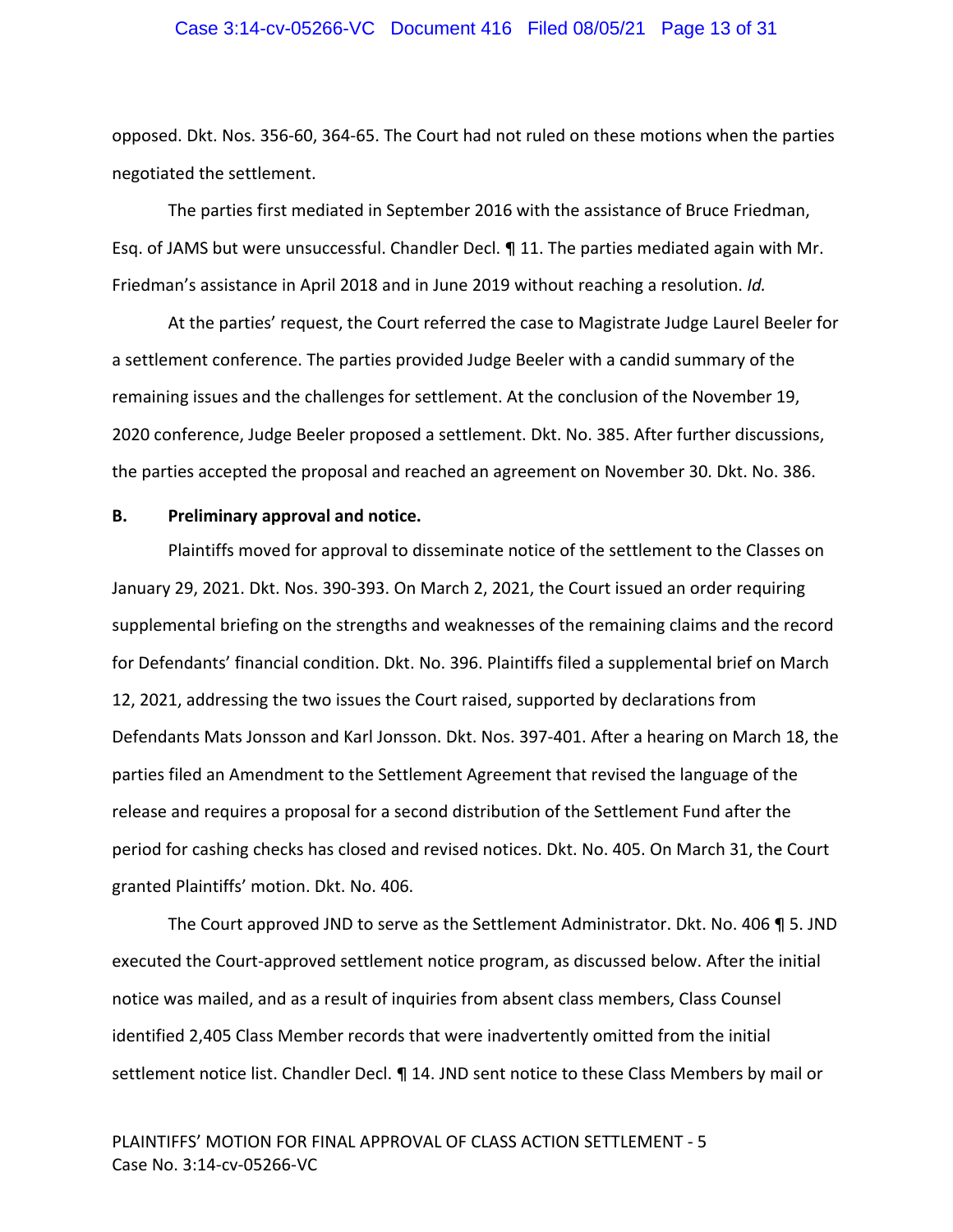## Case 3:14-cv-05266-VC Document 416 Filed 08/05/21 Page 14 of 31

email on June 14, 2021. Keough Decl. ¶¶ 9, 14. Within the final week of the claims period, JND received via return mail a total of 196 undeliverable notices from the second notice set, of which 116 had new addresses. *Id.* ¶ 15 In response to the parties' joint request, the Court continued the final approval hearing to allow JND to send new notice to the 116 Class Members and allow Class Members an additional 30 days from re‐mailing, or until August 16, to submit a claim, exclusion request, or objection. Dkt. No. 415.

Within 21 days after distribution of the settlement funds, Class Counsel will file a Post-Distribution Accounting, as described in the Norther District's Procedural Guidance for Class Action Settlements and the Court's Standing Order for Civil Cases, to inform the Court about the administration of the settlement. JND will post the Post-Distribution Accounting on the Settlement Website.

#### **III. SETTLEMENT TERMS**

The terms of the settlement are memorialized in the parties' Settlement Agreement and Release and Amendment to Settlement Agreement and Release attached as Exhibit 1 to the Chandler Declaration.

## **A. The Settlement Classes**

The Settlement Classes are defined as:

**FDCPA Class:** All persons in California to whom the defendants sent a collection demand in connection with a returned check from whom the defendants attempted to collect or collected money for checks written for personal, family, or household purposes, from December 1, 2013, to May 7, 2015.

**UCL Class:** All persons in California to whom the defendants sent an initial collection demand in connection with a returned check at any time from September 1, 2011, to May 7, 2015, and who subsequently paid any fees to the defendants in response to that letter.

Settlement Agreement § II.2. These Settlement Classes are identical to the litigation classes the

Court previously certified (*see* Dkt. No. 297 at 1, 4), and do not include any person who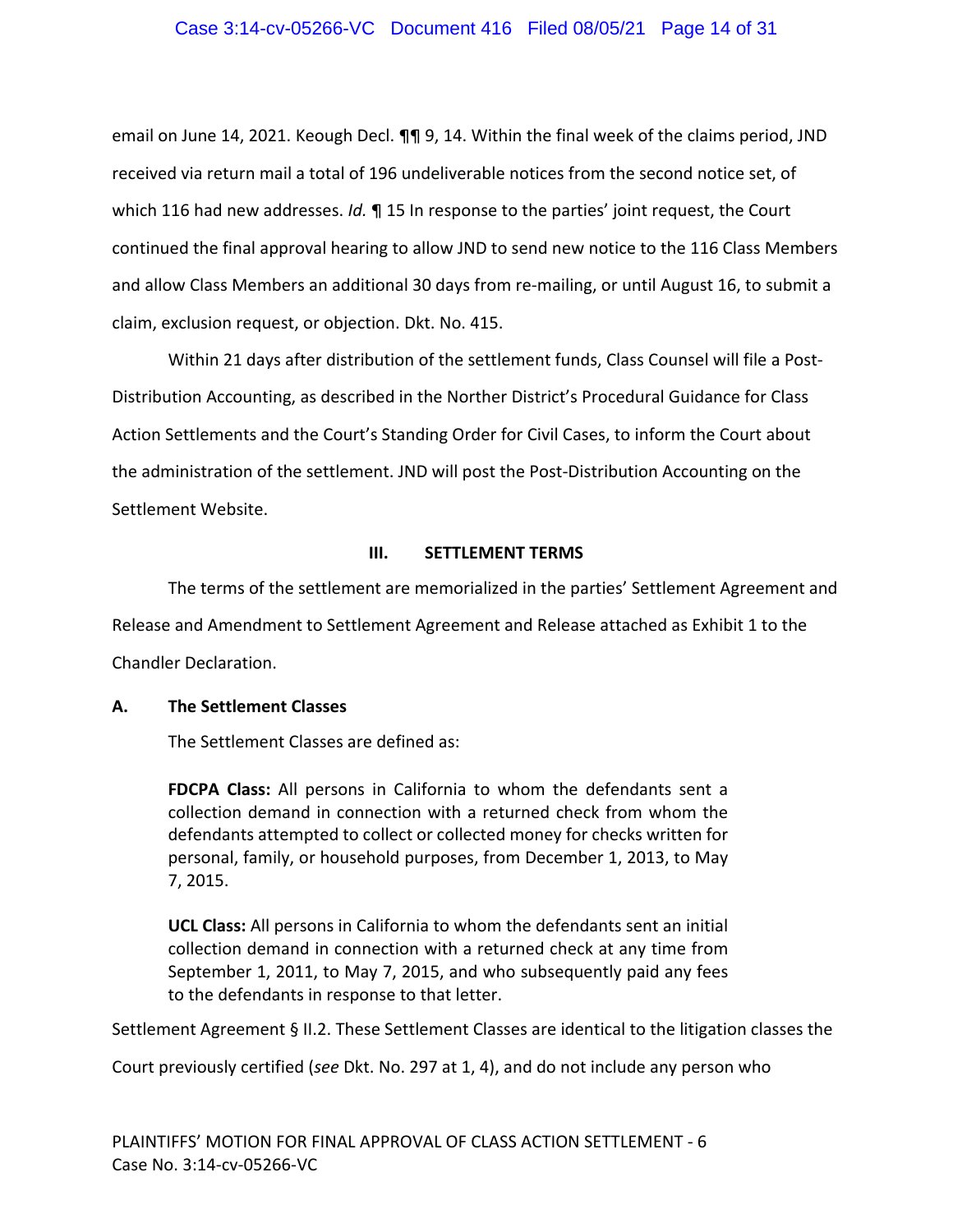## Case 3:14-cv-05266-VC Document 416 Filed 08/05/21 Page 15 of 31

excluded himself or herself from those classes during the opt-out periods following mailing of the class notice and settlement notice.

## **B. Monetary Relief**

Defendants' insurers will pay \$1,100,000 into a Settlement Fund to be allocated to Settlement Awards, administrative expenses, statutory damages and service awards to Plaintiffs, and attorneys' fees and costs, subject to approval by the Court. If the Court awards less than the amounts Class Counsel request for statutory damages, administrative expenses, service awards, or attorneys' fees and costs, the difference will be allocated to the Actual Damages Settlement Fund to pay Settlement Awards. No part of the Settlement Fund will revert to Defendants. Settlement Agreement § III.1.

Class Members had the opportunity to seek Settlement Awards by submitting a complete Claim Form online or by mail. A Claim Form was deemed complete if it included information sufficient to permit the Settlement Administrator to distribute a settlement payment to the Class Member and there is no reason to doubt its authenticity. Settlement Agreement § III.3.

If the Court approves the settlement, each Claimant will be paid a single Settlement Award calculated as follows:

- Members of the FDCPA Class will receive a pro rata share of the amount of the \$20,000 portion of the Settlement Fund allocated to FDCPA statutory damages.
- Members of the FDCPA Class who paid fees to Defendants and members of the UCL Class will receive a pro rata share of the Actual Damages Settlement Fund calculated based on the percentage paid by the Claimant of the total amount paid to Defendants in fees by all Claimants.

Settlement Agreement § III.4.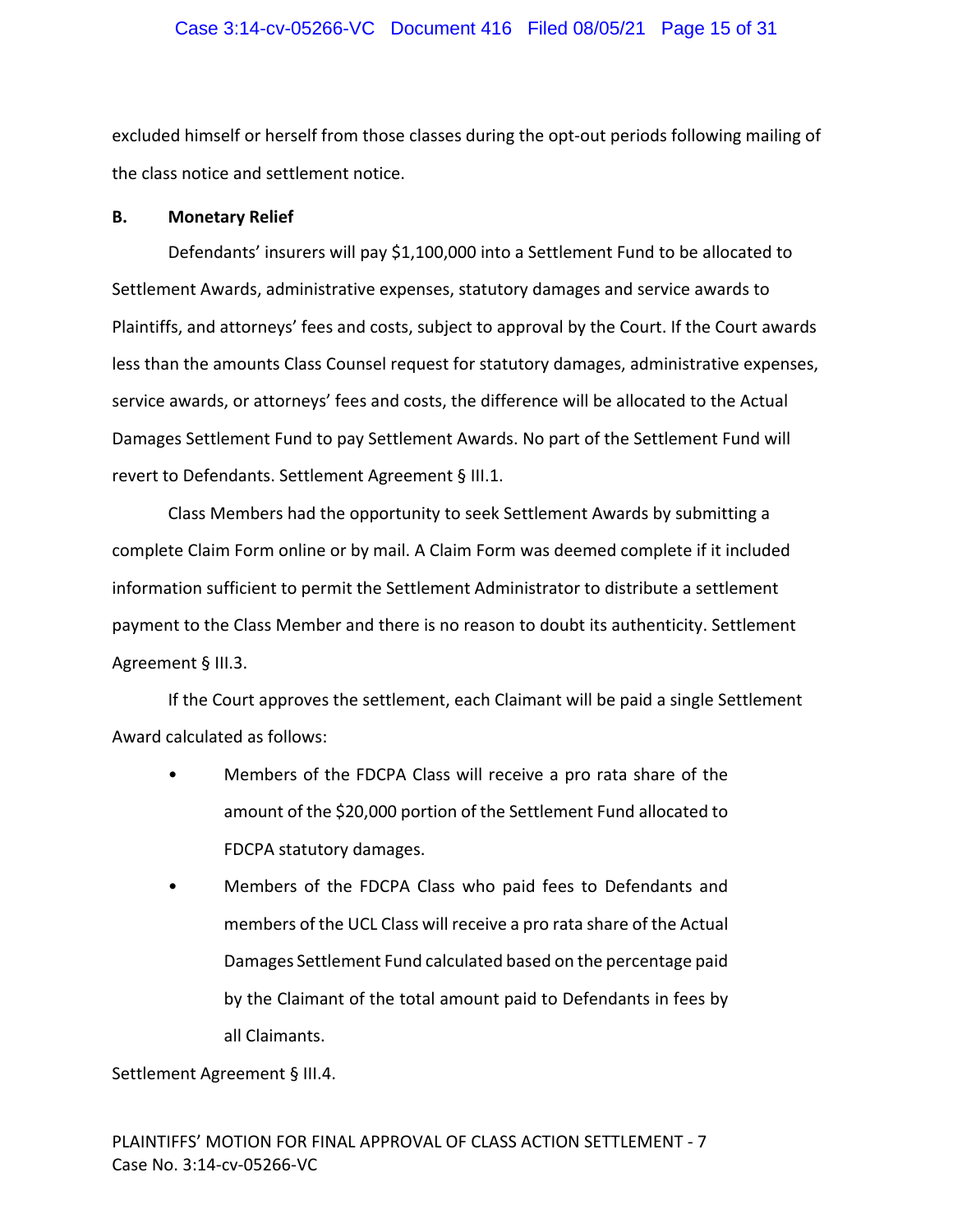### Case 3:14-cv-05266-VC Document 416 Filed 08/05/21 Page 16 of 31

Settlement Award checks that are not cashed within 90 days after the issue date on the check will be voided. Amendment to Settlement Agreement § III.5. Class Counsel and the Settlement Administrator will submit a proposal to the Court regarding the feasibility of a second distribution after the period for cashing first distribution checks has closed. Amendment to Settlement Agreement.

If there are undistributed amounts remaining in the Settlement Fund after the check‐ cashing period described in the preceding paragraph and a second distribution is not administratively feasible, the parties agree that these amounts will be paid to cy pres recipient East Bay Community Law Center, subject to approval by the Court. Settlement Agreement § III.6.

Class Counsel filed a motion for an award of reasonable attorneys' fees of 25% of the Settlement Fund and reimbursement of \$130,151.66 in litigation expenses to be paid from the Settlement Fund. Class Counsel also requested Court approval of statutory damages and service awards in the amount of \$3,000 each (\$1,000 in statutory damages and \$2,000 service awards) for their time and effort in prosecuting this case on behalf of the Classes. Dkt. Nos. 408‐412. Defendants were free to oppose Class Counsel's motion but did not. Dkt. No. 413. The Settlement Administrator posted Class Counsel's motion for an award of fees, costs, and service and statutory damage awards on the Settlement Website promptly after Plaintiffs filed on June 10. If approved, the attorneys' fees, litigation expenses, and statutory damages and service award payments will be paid from the Settlement Fund. The settlement is not contingent on the amount of attorneys' fees, litigation expenses, or statutory and service payments awarded. Settlement Agreement § IV.2.

PLAINTIFFS' MOTION FOR FINAL APPROVAL OF CLASS ACTION SETTLEMENT ‐ 8 Case No. 3:14‐cv‐05266‐VC JND is continuing to review claim forms and will provide the Court with a declaration attesting to the total costs for administering the Notice Plan before the Final Approval Hearing. Keough Decl. ¶¶ 26‐27. In addition, Class Counsel incurred \$46,768.68 in costs for JND's administration of the class certification notice program. Chandler Decl. ¶ 13. If approved, the administration costs will be paid from the Settlement Fund. Settlement Agreement § VII.2.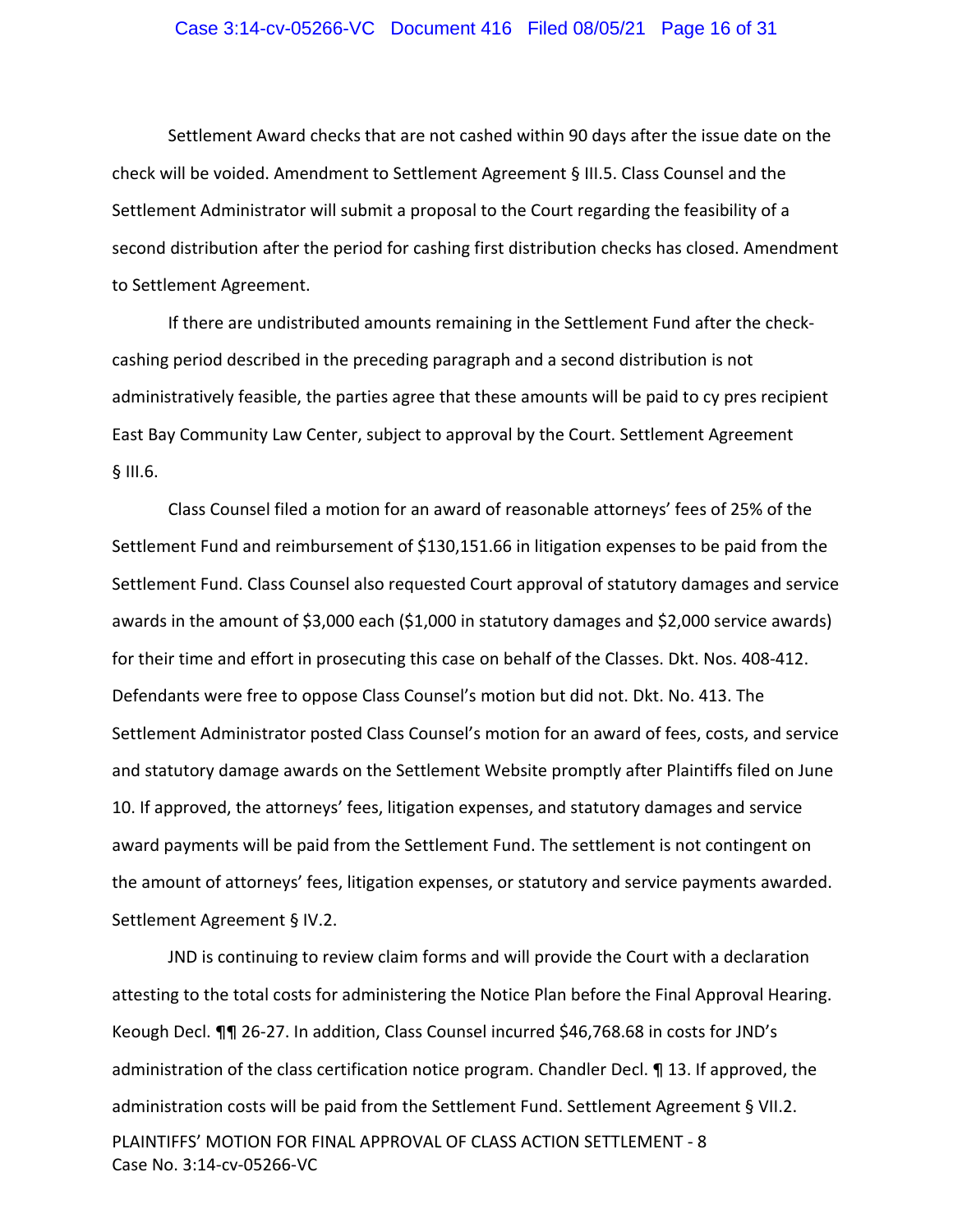## **C. Release**

In exchange for the settlement benefits, Settlement Class Members will release only those claims based on the same set of facts (i.e., the identical factual predicate) that gave rise to the FDCPA and UCL claims certified by the Court for class treatment against Released Parties NCG, VSI, Birch Grove Holdings, Inc., American Justice Solutions, Inc., Mats Jonsson, and Karl Thomas Jonsson, as well as present, former and future direct and indirect parent companies, partnerships, entities, affiliates, subsidiaries, agents, principals, insurers, members, managers, successors, predecessors in interest (including without limitation Levine Leichtman Capital Partners, LLC, Levine Leichtman Capital Partners, Inc. and Levine Leichtman Capital Partners III, L.P.), spouses, heirs, executors, administrators, representatives, attorneys, general partners, limited partners, and/or any persons or entities that may hold or have held any interest in the operation or ownership of any of the Defendants, and all of the aforementioneds' respective officers, directors, employees, members, managers, attorneys, consultants, shareholders, general partners, limited partners, agents, vendors and assigns. The factual bases for the FDCPA and UCL claims certified by the Court for class treatment are the check diversion program letters Defendants sent to Californians from September 1, 2011, to May 7, 2015, or the fees Defendants charged Californians in connection with Defendants' check diversion programs. Settlement Agreement §§ II.15, XII & Amendment to Settlement Agreement. The release is narrowly tailored to the claims at issue and does not release other potential claims.

## **IV. STATEMENT OF ISSUES**

Whether the Court should grant final approval of the settlement as fair, reasonable, and adequate.

## **V. AUTHORITY AND ARGUMENT**

## **A. The settlement should be approved as fair, reasonable, and adequate.**

Case No. 3:14‐cv‐05266‐VC

PLAINTIFFS' MOTION FOR FINAL APPROVAL OF CLASS ACTION SETTLEMENT ‐ 9 Proposed class action settlements are not effective unless approved by the Court. Fed. R. Civ. P. 23(e). When evaluating a class settlement, courts consider (1) the strength of the plaintiff's case; (2) the risk, expense, complexity, and likely duration of further litigation; (3) the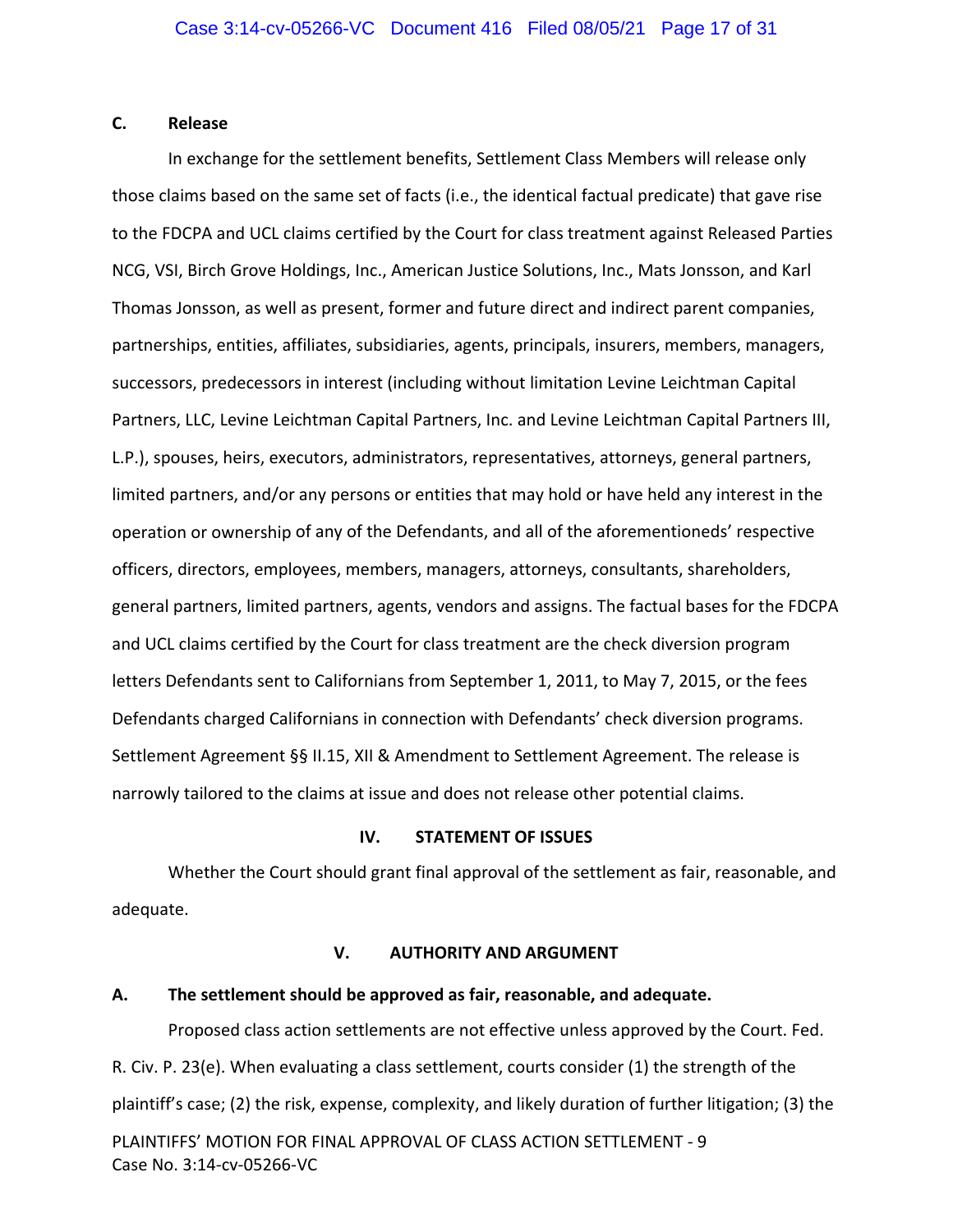## Case 3:14-cv-05266-VC Document 416 Filed 08/05/21 Page 18 of 31

risk of maintaining class action status throughout the trial; (4) the amount offered in settlement; (5) the extent of discovery completed and the stage of the proceedings; (6) the experience and views of counsel; (7) the presence of a governmental participant; and (8) the reaction of the class members of the proposed settlement. *In re Bluetooth Headset Prod. Liab. Litig.,* 654 F.3d 935, 946 (9th Cir. 2011) (quoting *Churchill Village, L.L.C. v. Gen. Elec.,* 361 F.3d 566, 575 (9th Cir. 2004)).

In addition to the *Churchill* factors, the amendments to Rule 23 require courts consider whether: (A) the class representatives and class counsel have adequately represented the class; (B) the proposal was negotiated at arm's length; (C) the relief provided for the class is adequate, taking into account: (i) the costs, risks, and delay of trial and appeal; (ii) the effectiveness of any proposed method of distributing relief to the class, including the method of processing class-member claims; (iii) the terms of any proposed award of attorney's fees, including timing of payment; and (iv) any agreement required to be identified under Rule 23(e)(3); and (D) the proposal treats class members equitably relative to each other. Fed. R. Civ. P. 23(e)(2).

PLAINTIFFS' MOTION FOR FINAL APPROVAL OF CLASS ACTION SETTLEMENT ‐ 10 Case No. 3:14‐cv‐05266‐VC Despite this "lengthy but non‐exhaustive list of factors that a district court may consider when weighing a proposed settlement," "there are few, if any hard-and-fast rules about what makes a settlement 'fair' or 'reasonable.'" *In re Volkswagen "Clean Diesel" Mktg., Sales Pracs., & Prod. Liab. Litig.,* 895 F.3d 597, 610 (9th Cir. 2018). "The district court's task in reviewing a settlement is to make sure it is 'not the product of fraud or overreaching by, or collusion between, the negotiating parties, and that the settlement, taken as a whole, is fair, reasonable and adequate to all concerned.'" *Id.* at 617 (quoting *Officers for Justice v. Civil Service Comm'n of City and County of San Francisco,* 688 F.2d 615, 625 (9th Cir. 198)). "Deciding whether a settlement is fair is ultimately 'an amalgam of delicate balancing, gross approximations and rough justice,' best left to the district judge, who has or can develop a firsthand grasp of the claims, the class, the evidence, and the course of the proceedings—the whole gestalt of the case. Accordingly, 'the decision to approve or reject a settlement is committed to the sound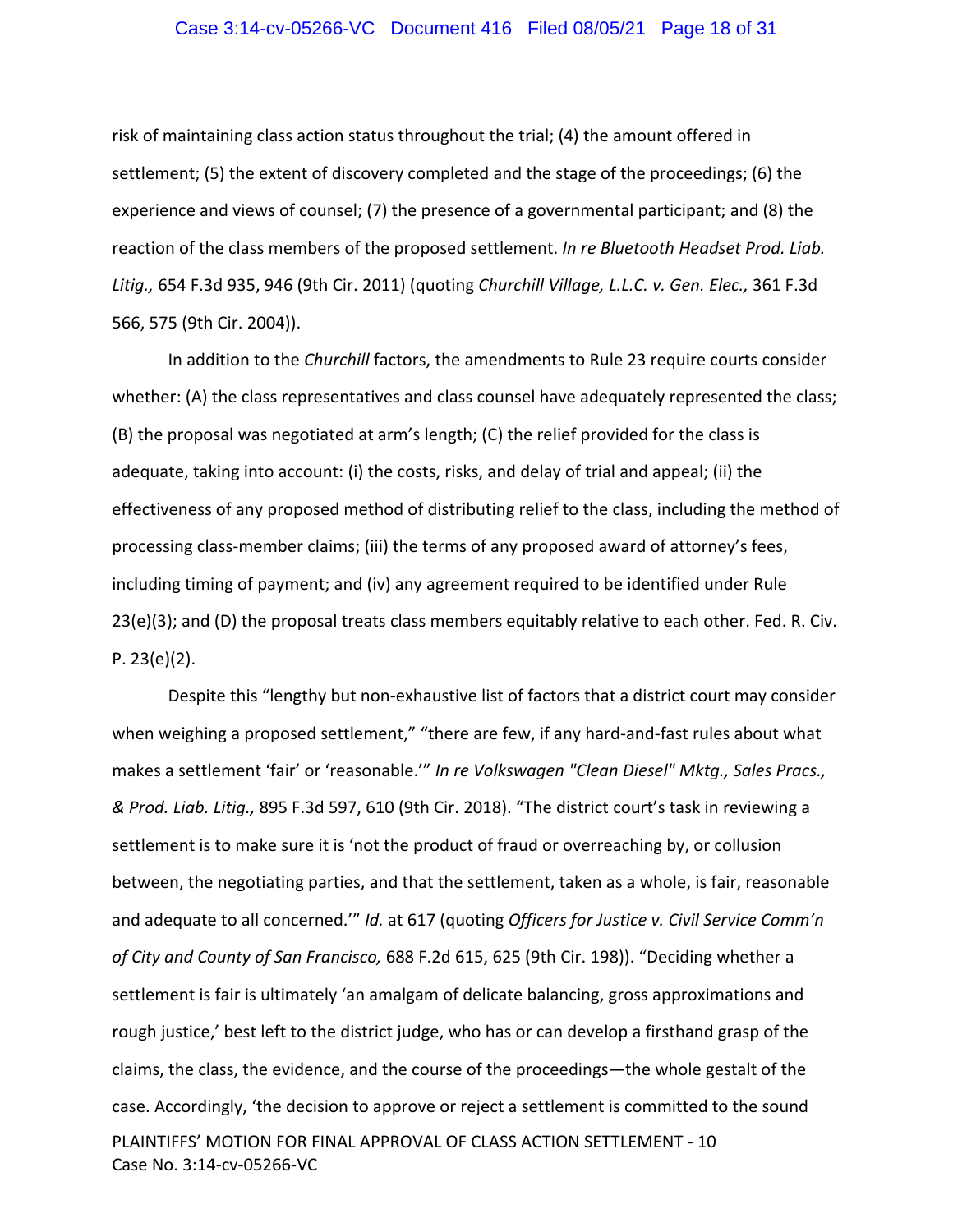discretion of the trial judge.'" *Id*. at 611 (citations omitted). Consideration of the relevant factors and "the whole gestalt of the case" confirms that the settlement is fair, reasonable, and adequate.

# 1. The relief provided by the settlement favors approval, taking into account the strength of Plaintiffs' case and the risk, cost, and delay of trial and appeal.

The \$1,100,000 settlement is a solid result for Class Members, who were unlikely to recover any of the fees they paid to Defendants without this litigation. It also ensures that Class Members recover a portion of the fees they paid to Defendants in the face of a very real risk of no recovery at all should litigation continue.

## *a. Class Members risked losing on the merits and recovering nothing.*

The Court's ruling on the parties' first round of cross-motions for summary judgment eliminated many theories underlying Plaintiffs' claims. The Court held that the form letters Defendants sent to Class Members were not misleading, which left for resolution only the question whether Defendants collected or attempted to collect fees that are not authorized by California law. This unsettled issue of state law was the subject of the parties' second round of cross‐motions for summary judgment. Both sides appreciated the risk presented by these motions, which the Court had not yet ruled on when the parties negotiated this settlement.

Plaintiffs' remaining claims turn on whether Defendants' fees are authorized by California's Bad Check Diversion Act, Cal. Penal Code § 1001.60 *et seq.,* or any other law. Plaintiffs' position is that the FDCPA requires that fees be explicitly authorized by state law and Defendants cite no law authorizing them to collect a fee of \$185 for a financial responsibility class, a \$10 credit/debit card fee, a \$25 class rescheduling fee, and a \$10 late fee. *See* Dkt. No. 359 at 18‐31; Dkt. No. 365 at 3‐4. Defendants' position is that Plaintiffs fail to meet their burden of proving the fees Defendants collected are illegal because Plaintiffs do not cite any case or statute that prohibits them. *See* Dkt. No. 364 at 17‐18. The parties' dispute over this novel issue extends even to the applicable burden of proof.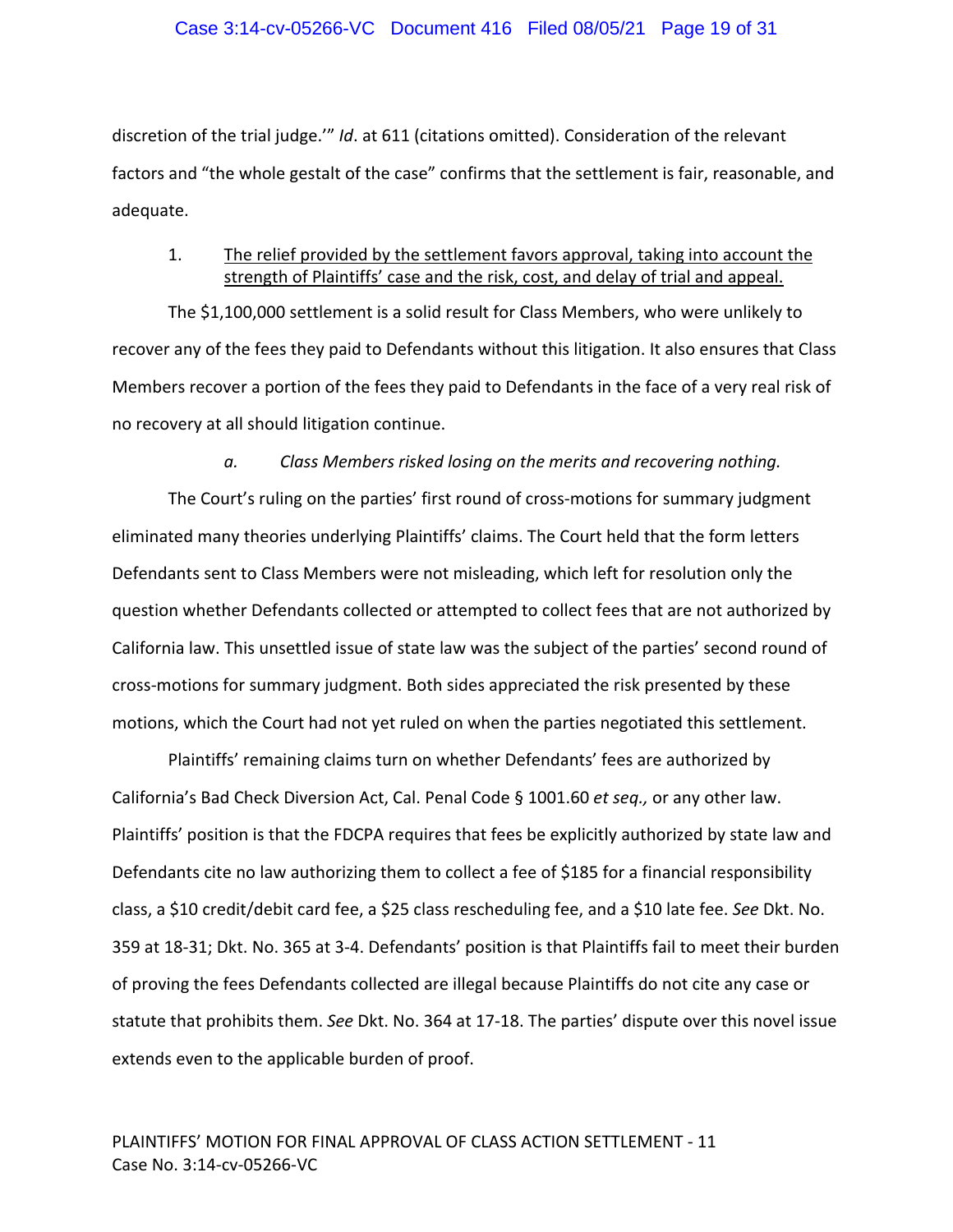## Case 3:14-cv-05266-VC Document 416 Filed 08/05/21 Page 20 of 31

The Court previously found that the counties could have authorized the collection of user fees in addition to those explicitly authorized by the BCDA  $1$  "through at least one appropriate procedural mechanism." Dkt. No. 348 at 23‐25. Plaintiffs contend that none of the counties followed the specific procedures required to enact user fees. Dkt. No. 359 at 29‐31; Dkt. No. 365 at 6‐8. Defendants maintain that the county boards of supervisors made appropriate findings approving the fees, and quoted at length from letters four district attorneys directed to their respective county boards. Dkt. No. 364 at 18‐22.

Defendants also claim that Plaintiffs concede the legality of the fees by not characterizing the fees as an illegal tax. *Id*. at 22‐25; *see also* Dkt. No. 248 at 23–24 (Court's questions regarding legality of the fees). According to Defendants, "if a fee is not a tax, the inquiry ends." *Id*. at 22. Defendants contend that the fees are "regulatory" because they are voluntary and confer a benefit on program participants. *Id*. at 24‐25. Plaintiffs respond to this argument by explaining why the fees are not in fact "regulatory" and that labeling them that way does not allow Defendants to circumvent the requirements for imposing user fees. Dkt. No. 359 at 20‐26; Dkt. No. 365 at 5‐6. Moreover, even if the fees could be considered regulatory, the counties did not follow the procedures required to impose them, which includes findings that the fees "bear a reasonable relationship" to the costs of the regulatory program. Dkt. No. 359 at 26‐28; Dkt. No. 365 at 6‐7.

Defendants also argued that the Court should dismiss Plaintiffs' claims under the comity doctrine or the Tax Injunction Act because the claims interfere with state taxation matters. Dkt. No. 356 at 2‐14; Dkt. No. 364 at 8‐12. Plaintiffs responded that neither comity nor the TIA provides a basis for dismissal because the fees are not taxes, and Plaintiffs do not contend they are. Dkt. No. 359 at 10‐14; Dkt. No. 365 at 8‐11. Defendants also resurrected their argument that Plaintiffs' claims should be dismissed because the counties are required parties under Rule 19(a) and joinder is not feasible. Dkt. No. 356 at 14‐21; Dkt. No. 12‐16. Plaintiffs pointed out

<sup>&</sup>lt;sup>1</sup> The BCDA authorizes a processing fee of up to \$50 per check and a fee of up to \$15 per check for bank charges incurred by the victim. Cal. Penal Code § 1001.65(a).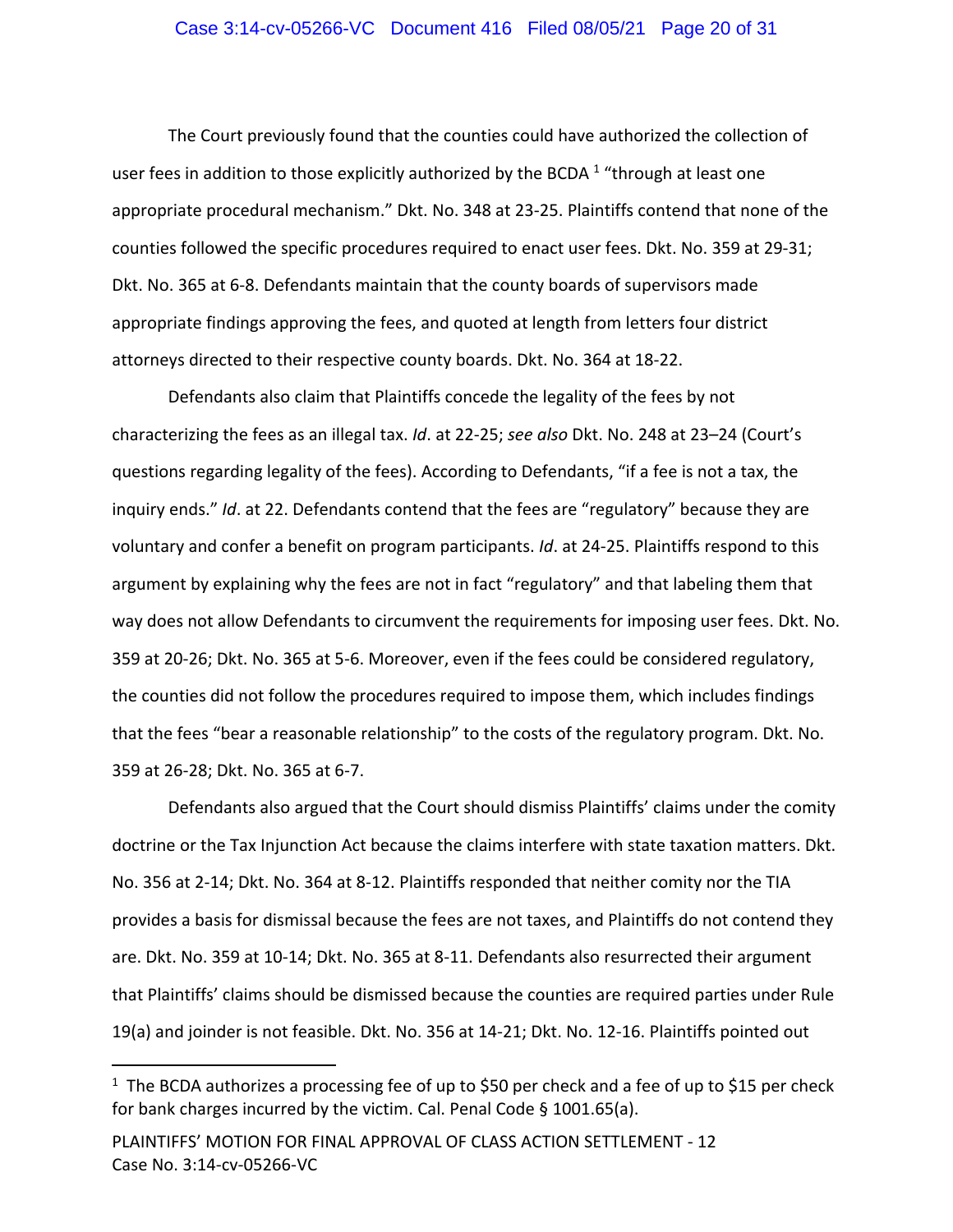## Case 3:14-cv-05266-VC Document 416 Filed 08/05/21 Page 21 of 31

that none of the counties has ever claimed an interest in the case or shown a desire to participate and, even if they had, joining them is feasible. Dkt. No. 359 at 14‐18.

Finally, Defendants argued that they were entitled to partial summary judgment on Plaintiffs' UCL claim because UCL Class Members "do not lack an adequate remedy at law" under *Sonner v. Premier Nutrition Corp.,* 962 F.3d 1072 (9th Cir. 2020), amended and superseded on denial of rehearing, 962 F.3d 1072 (9th Cir. 2020). Dkt. No. 364 at 1‐8. According to Defendants, the Ninth Circuit's holding in Sonner that a plaintiff cannot seek an equitable remedy like restitution under the UCL when she has an adequate remedy at law for past harm precludes Ms. Bonakdar and members of the UCL Class from recovering the same fees they seek as damages under the FDCPA. *Id*. Plaintiffs respond that Defendants' overly broad reading of Sonner ignores the Ninth Circuit's confirmation (after *Sonner*) that the argument that a plaintiff "cannot seek equitable relief under the UCL" because another statute may provide "an adequate legal remedy" is "foreclosed by statute." *Moore v. Mars Petcare US, Inc.,* 966 F.3d 1007, 1021 n.13 (9th Cir. 2020). District courts have resolved this issue in favor of defendants. *See, e.g., Sharma v. Volkswagen AG,* No. 20‐cv‐02394‐JST, 2021 WL 912271, at \*7‐8 (N.D. Cal. Mar. 9, 2021).

The applicability of *Sonner* poses an additional risk to the UCL Class that could result in another appellate issue: if the UCL claim is dismissed, Class Members who received a collection demand from September 1, 2011 through November 30, 2013 or who did not write checks for personal, family, or household purposes will recover nothing.

With greatly narrowed claims that turn on the resolution of unsettled law, Class Members faced a significant risk that they would not recover anything through further litigation. This risk supports approval of the settlement. *See In re Yahoo Mail Litig.,* No. 13‐cv‐ 4980‐LHK, et al., 2014 WL 4474612, at \*6 (N.D. Cal. Aug. 25, 2016) (finding a settlement "strengthened by the fact that the instant action raises … novel legal issues" that were at issue in pending cross‐motions for summary judgment when the parties settled and where "the Court's initial analysis suggested some vulnerability in Plaintiffs' case").

PLAINTIFFS' MOTION FOR FINAL APPROVAL OF CLASS ACTION SETTLEMENT ‐ 13 Case No. 3:14‐cv‐05266‐VC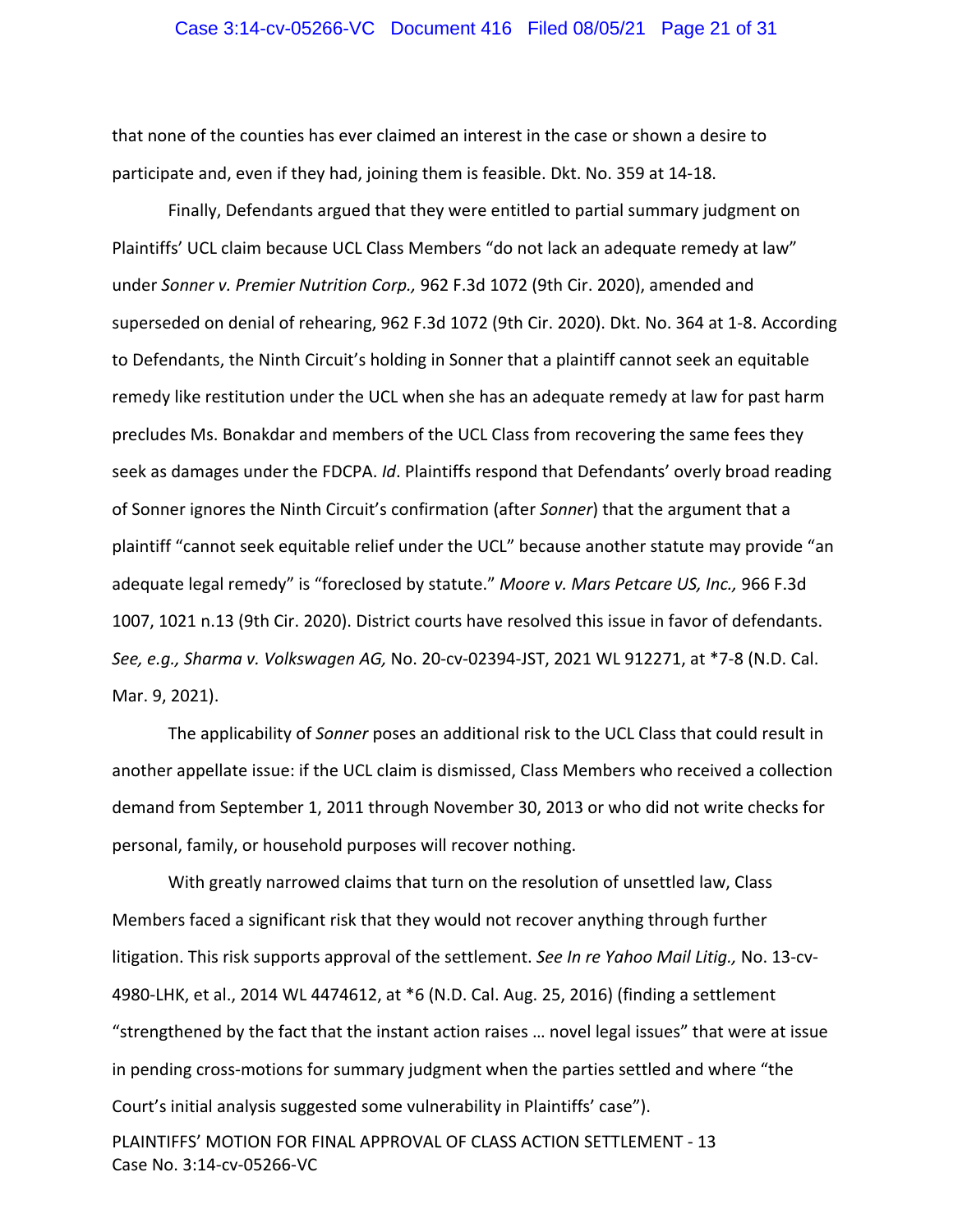## Case 3:14-cv-05266-VC Document 416 Filed 08/05/21 Page 22 of 31

*b. The cost and delay of trial and appeal support approval of the settlement.* After more than eight years of extremely hard‐fought litigation, Plaintiffs found themselves in the position of potentially losing on the merits and collecting nothing for the Classes or prevailing and still collecting nothing because Defendants are unable to pay a judgment and their insurance is unlikely to cover a judgment for unlawful fees. Continued litigation would only add to the litigation costs and further delay any potential recovery. Delay has very real consequences in this case because not only will more of the insurance money be diverted to defense of the lawsuit, Class Members are likely to become more difficult to locate. In contrast to this significant risk of no recovery, the settlement provides prompt and certain relief for Class Members. *See Rodriguez v. West Publ'g Corp.,* 563 F.3d 948, 966 (9th Cir. 2009); *Nat'l Rural Telecomms. Coop. v. DIRECTV, Inc.,* 221 F.R.D. 523, 526 (C.D. Cal. 2004) ("The Court shall consider the vagaries of litigation and compare the significance of immediate recovery by way of the compromise to the mere possibility of relief in the future, after protracted and expensive litigation." (citation omitted)).

*c. Class Members' recoveries equal or exceed those in similar settlements.* Under the circumstances, the settlement provides adequate relief to the Classes. Defendants have acknowledged collecting more than \$6 million in fees from Class Members. Dkt. No. 320‐41 ¶¶ 10‐12. After excluding the \$50 administrative fee the Court held was authorized by the Bad Check Diversion Act, the parties agree that Defendants collected a total of \$4,549,444 in fees from Class members. Dkt. No. 324 ¶¶ 8‐9. The statutory damages Plaintiffs seek under the FDCPA—\$1,000 for each plaintiff plus 1% of Defendants' net worth, 15 U.S.C. § 1692k(a)—do not increase the potential damages by much. The companies' combined net worth is currently a negative amount (less than zero). Dkt. No. 392 ¶ 6.

If the Court approves the settlement, awards attorneys' fees of 25% of the Settlement Fund (or \$275,000) and approves reimbursement of \$135,000 in litigation expenses, \$9,000 in statutory damages and service awards to Plaintiffs, and \$106,000 in administration costs, a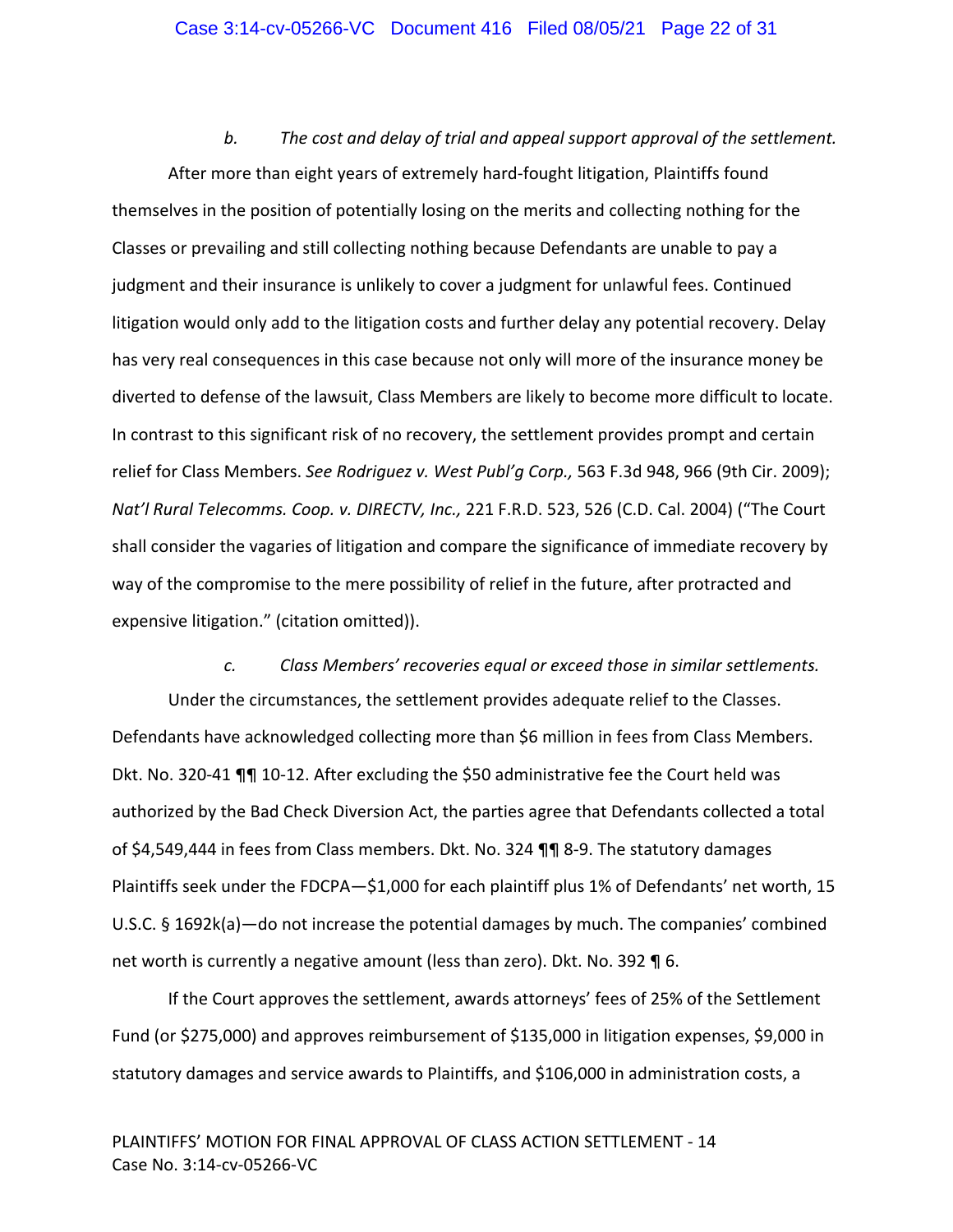## Case 3:14-cv-05266-VC Document 416 Filed 08/05/21 Page 23 of 31

total of \$555,000 will be available to pay Settlement Awards to Class members. After setting aside the \$20,000 allocated to FDCPA statutory damages, an Actual Damages Settlement Fund of \$535,000 will be distributed to Class members who paid fees to Defendants and file valid claims. The Actual Damages Settlement Fund is 11.75% of the \$4,549,444 fees that Class members paid and could recover if they prevailed on summary judgment or at trial. This settlement also follows the Defendants' settlement with the CFPB and reimbursement of more than \$6 million to California residents who paid fees to Defendants between July 21, 2011 and March 30, 2015. Dkt. No. 244 at 3‐4. Nearly all Settlement Class members have therefore already received some compensation related to the claims asserted against Defendants in this case.

Class Members' recoveries equal or exceed similar settlements approved by other courts. *See In re Mego Fin. Corp. Sec. Litig.,* 213 F.3d 454, 459 (9th Cir. 2000) (considering the total settlement amount before subtracting fees, costs, service awards, and administrative costs and finding the gross settlement fund "of almost \$2 million was roughly one‐sixth of the potential recovery, which, given the difficulties in proving the case, [was] fair and adequate"); *Bailey v. Kinder Morgan G.P., Inc.,* No. 18‐CV‐03424‐TSH, 2020 WL 5748721, at \*4 (N.D. Cal. Sept. 25, 2020) (a recovery of 12% of potential damages "is on the lower end" but that "amounts similar to or even less than that amount have been found adequate and fair by courts in this Circuit"); *In re MyFord Touch Consumer Litig.,* No. 13‐CV‐ 03072‐EMC, 2019 WL 1411510, at \*10 (N.D. Cal. Mar. 28, 2019) (approving a settlement of 5.7% of the class's potential recovery because of the risk plaintiffs faced in proving their claims and damages); *Viceral v. Mistras Group, Inc.,* No. 15‐CV‐02198‐EMC, 2016 WL 5907869, at \*7‐8 (N.D. Cal. Oct. 11, 2016) (approving settlement for 8.1% of potential damages because of the "daunting" risks plaintiffs faced in proving their claims and because "a deeply discounted recovery is better than the substantial likelihood of recovering nothing").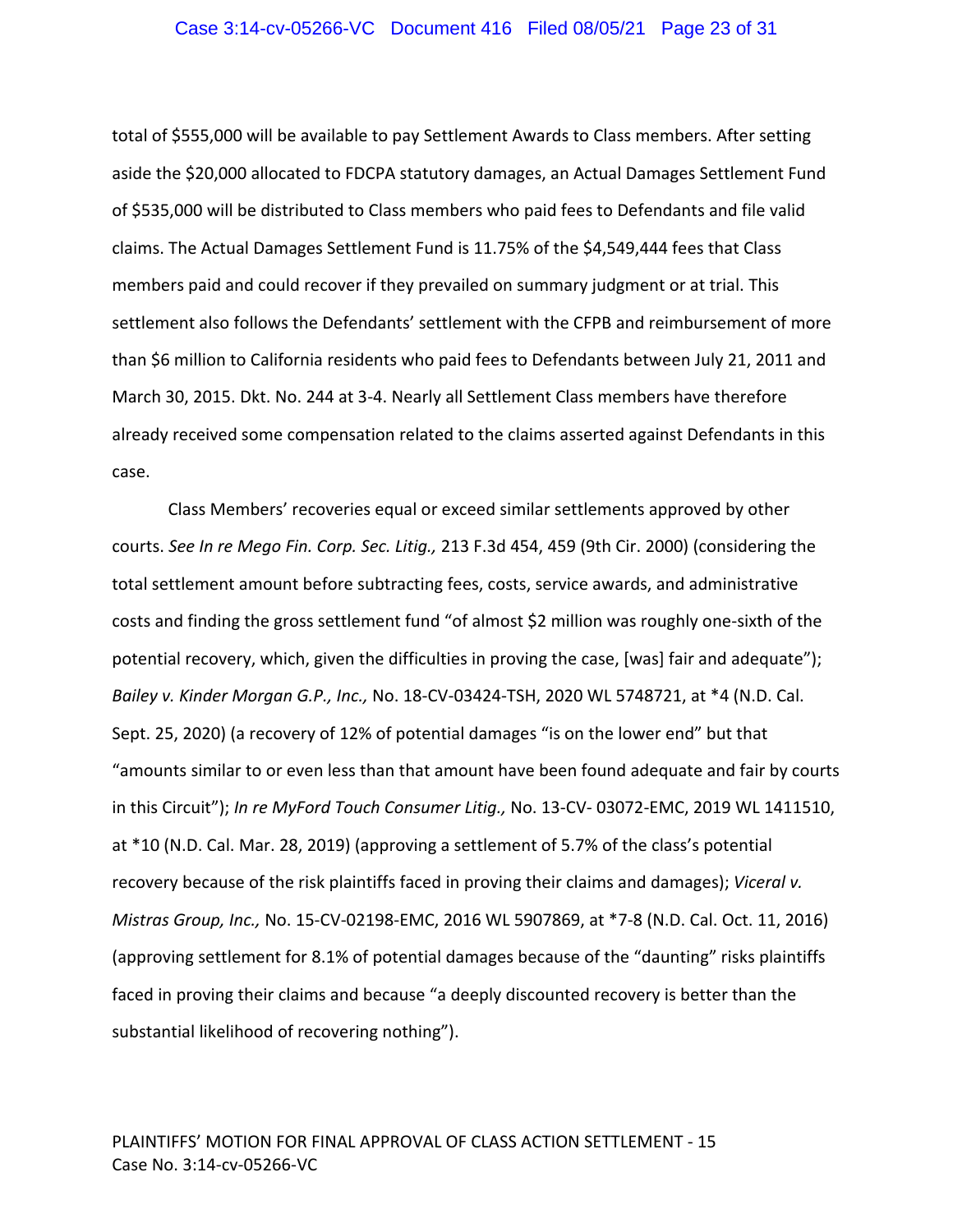# 2. The extent of discovery, stage of proceedings, and recommendation of experienced counsel favor approval.

The parties had a thorough understanding of the strengths and weaknesses of their positions when they negotiated this settlement. Having completed substantial discovery, briefed numerous legal and factual issues, and obtained rulings from the Ninth Circuit, the parties were well positioned to weigh the risks of continued litigation. Class Counsel, who are experienced in litigating and resolving class action cases, strongly support the settlement. Chandler Decl. ¶ 15; *see also Hanlon v. Chrysler Corp.,* 150 F.3d 1011, 1026 (9th Cir. 1998) ("the extent of discovery completed and the stage of the proceedings" as well as "the experience and views of counsel" are relevant to approval of settlement); *Slezak v. City of Palo Alto,* No. 16‐cv‐ 3224‐LHK, 2017 WL 2688224, at \*4 (N.D. Cal. June 22, 2017) ("So long as the parties have 'sufficient information to make an informed decision about settlement,' this factor will weigh in favor of approval." (quoting *Linney v. Cellular Alaska P'ship,* 151 F.3d 1234, 1239 (9th Cir. 1998)).

# 3. Class Members' response favors approval.

In all, 94% of Class Members received direct notice of the settlement. Keough Decl. ¶ 18. No Class Members objected and only two individuals opted out. *Id*. ¶¶ 22 & 24. A positive class response to a settlement—as evidenced by a small percentage of opt outs and objections—supports final approval. *See In re Anthem, Inc. Data Breach Litig.,* 327 F.R.D. 299, 320‐21 (N.D. Cal. 2018) (finding that low rates of objections and opt outs are 'indicia of the approval of the class'" (citation omitted)); *Tadepalli v. Uber Techs., Inc.,* No. 15‐CV‐04348‐MEJ, 2016 WL 1622881, at \*8 (N.D. Cal. Apr. 25, 2016) (observing "the absence of a large number of objections to a proposed class action settlement raises a strong presumption that the terms of a proposed class settlement action are favorable to the class members" (citation omitted)).

A total of 2,533 Class Members submitted claims as of August 3, 2021, or 5% of the Classes. Keough Decl. ¶ 26. JND continues to receive and review Claim Forms, *id.* ¶¶ 26‐27, and Plaintiffs will provide the Court with updated claims information before the Final Approval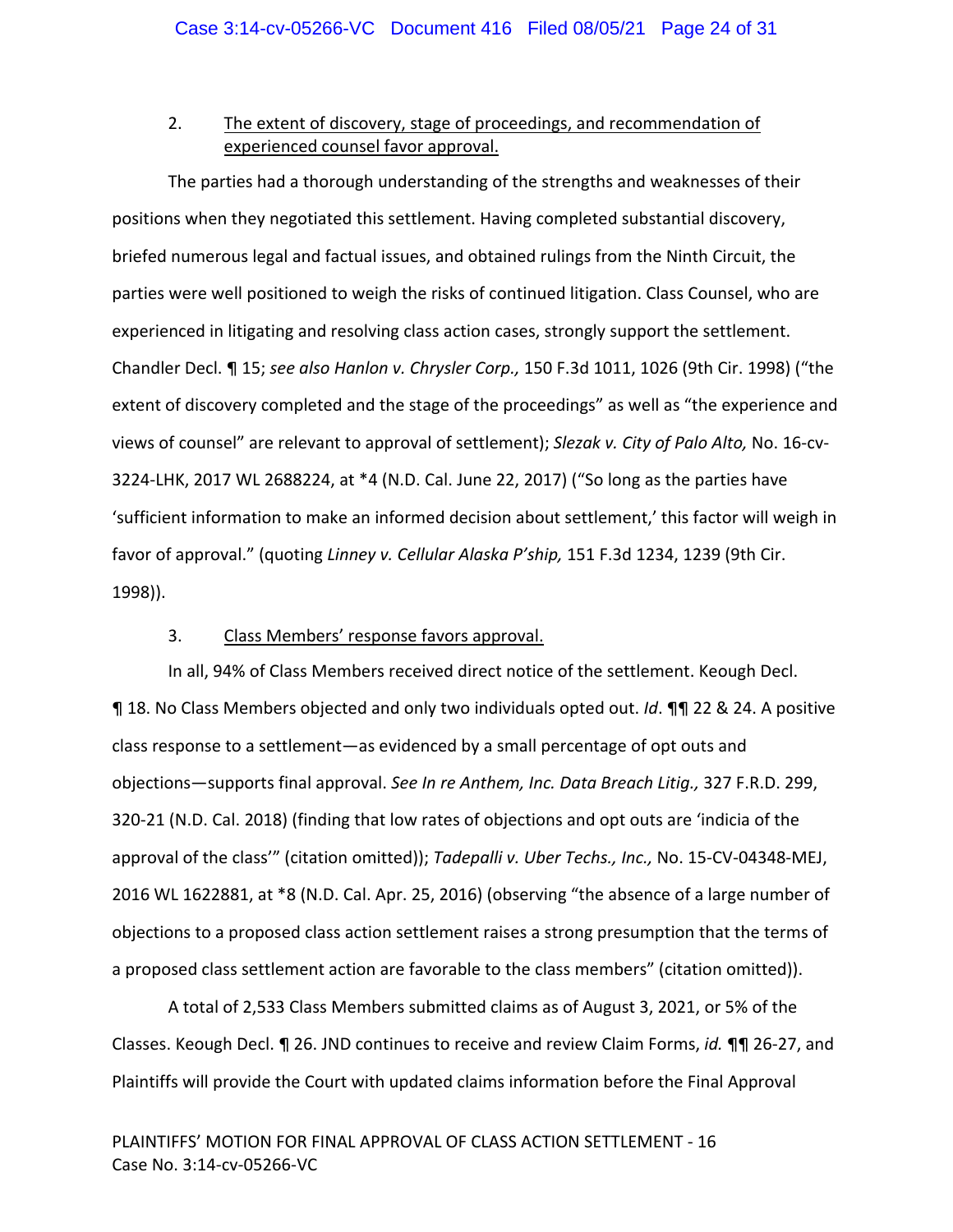Hearing. *Id.* ¶ 27. Plaintiff hoped a greater number of claims would be filed but, as one court explained, the number of claims made is "irrelevant to the underlying issue; to wit, whether the proposed settlement agreement is fair, reasonable, and adequate." *Casey v. Citibank, N.A.,* No. 12‐cv‐00820, 2014 WL 4120599, at \*2 (N.D.N.Y. Aug.21, 2014). The Ninth Circuit has "approved class action settlements 'where less than five percent of class members file claims.'" *In re Huyndai & Kia Fuel Economy Litig.,* 926 F.3d 539, 568 (9th Cir. 2019) (quoting *In re Online DVD‐ Rental Antitrust Litig.,* 779 F.3d 934, 945 (9th Cir. 2015)). And courts have approved settlements with similar claims rates. *See, e.g., In re Online DVD*, 779 F.3d at 944‐45 (affirming approval of settlement where 1,183,444 of 35 million class members—less than 3.4%—filed claims); *Poertner v. Gillette Co.,* 618 F. App'x 624, 625‐26, 630‐31 (11th Cir. 2015) (affirming approval of settlement where only 55,346 of 7.26 million class members—less than 1%—filed claims); *Moore v. Verizon Commc'n Inc.,* No. C 09–1823 SBA, 2013 WL 4610764, at \*8 (N.D. Cal. Aug. 28, 2013) (granting final approval of class action settlement with 3% claims rate); *Touhey v. United States,* No. EDCV 08‐01418‐VAP (RCx), 2011 WL 3179036, at \*7‐8 (C.D. Cal. July 25, 2011) (approving a settlement with a 2% claims rate); *Perez v. Asurion Corp.,* 501 F. Supp. 2d 1360, 1377, 1384 (S.D. Fla. 2007) (approving settlement where 118,663 out of approximately 10.3 million class members submitted claims, for a claim rate of approximately 1.2%); *see also Keil v. Lopez,* 862 F.3d 685, 696‐97 (8th Cir. 2017) ("a claim rate as low as 3 percent is hardly unusual in consumer class actions and does not suggest unfairness").

# 4. The Rule 23(e)(2) considerations favor approval.

The considerations outlined in Rule 23(e)(2) also support final approval of the settlement. The first consideration is the adequacy of Plaintiffs' and their counsel's representation of the Classes. In granting class certification, the Court concluded that Plaintiffs were adequate class representatives and that Class Counsel adequately represented the Classes. Dkt. No. 297 at 2. Class Counsel have devoted more than 3,500 hours and substantial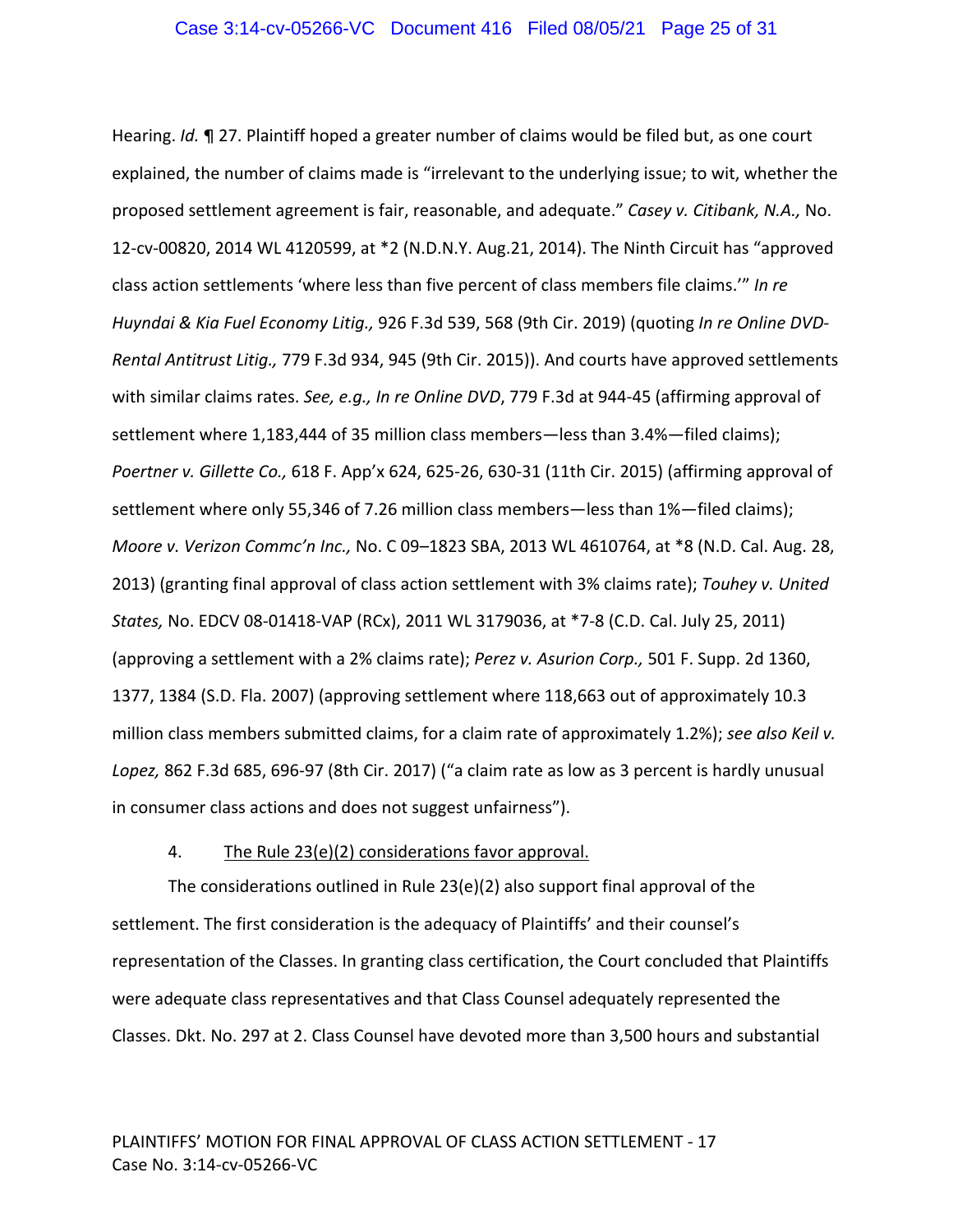## Case 3:14-cv-05266-VC Document 416 Filed 08/05/21 Page 26 of 31

resources to representing Class Members and negotiating a favorable settlement of their claims. This consideration therefore supports approval.

The second consideration also supports approval because the settlement was negotiated at arms' length with the assistance of Magistrate Judge Beeler. The Court is aware of the hard‐fought nature of this litigation, which involved disputed discovery issues and motions, and the parties approached settlement discussions in the same way. None of the "red flags" of potential collusion the Ninth Circuit has identified exist in this case. *See In re Bluetooth,* 654 F.3d at 947 (noting that plaintiffs' counsel may have allowed pursuit of their own self‐interest to infect settlement negotiations when they receive a disproportionate portion of the settlement, the parties agree to a "clear sailing" arrangement providing for the payment of attorneys' fees separate and apart from class funds, or the parties agree that any fees not awarded will revert to defendants rather than be added to the class fund).

The third consideration also supports settlement. As discussed above, the \$1.1 million Settlement Fund is more than adequate to warrant approval, particularly in light of the costs, risks and delay of trial and appeal. Plaintiffs address the reasonableness of the requested attorneys' fees in the motion they filed on June 10, 2021, which was 30 days before the initial July 9 deadline for Settlement Class Members to file a claim, opt out, or object, in compliance with *In re Mercury Interactive Corp.,* 618 F.3d 988, 994 (9th Cir. 2010). Dkt. No. 408. The Court has ultimate discretion over the amount of the attorneys' fee award after reviewing Class Counsel's motion. Any requested fees, litigation costs, or service awards not approved by the Court will be distributed to Settlement Class Members.

PLAINTIFFS' MOTION FOR FINAL APPROVAL OF CLASS ACTION SETTLEMENT ‐ 18 Case No. 3:14‐cv‐05266‐VC The claims and distribution process is effective and fair. A claims process is appropriate and necessary in this case because there is no current record of Class Members' contact information. The case involves conduct that occurred more than six years ago, between September 1, 2011, and May 7, 2015. JND and Class Counsel attempted to obtain updated contact information for Class members when disseminating notice of the class certification order in February 2019, but a large number of postcard and email notices nonetheless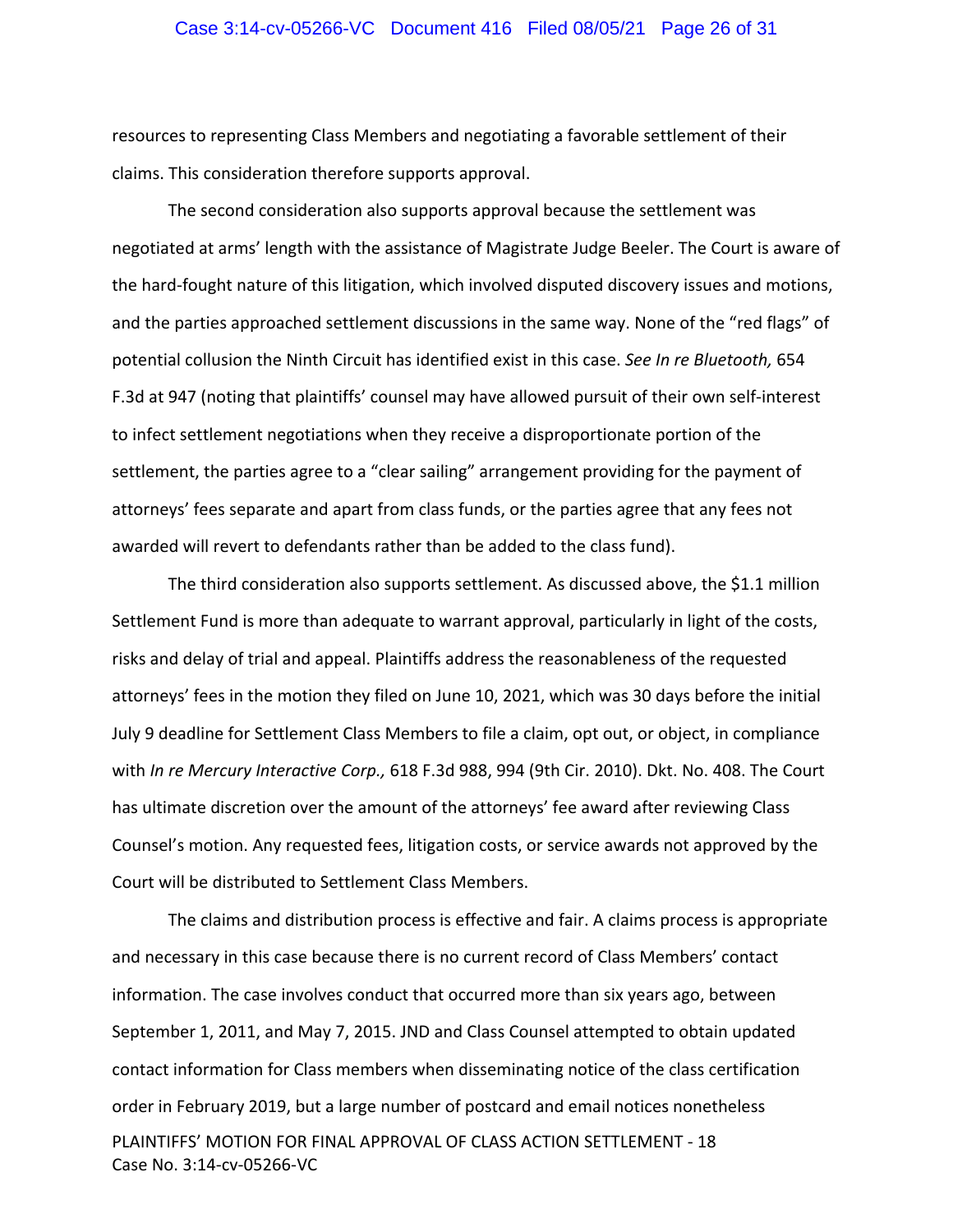undeliverable. This case is similar to *In re Uber FCRA Litigation*, where the court found a claims process to be necessary even though the defendant had contact information for all potential class members because the contact information was not "verifiably current." No. 14‐cv‐05200‐ EMC, 2017 WL 2806698, at \*8 (N.D. Cal. June 29, 2017). A claims process ensures that settlement funds are not sent out before this verification has occurred. It would be inefficient to direct mail checks without a claims process to verify that the contact information is reliable. *See In re Educ. Testing Serv. Praxis Principles of Learning & Teaching, Grades 7‐12,* MDL No. 1643, 2006 WL 3332829, at \*2 (E.D. La. Nov. 15, 2006) ("The only cost to the class members of the process is the requirement that participants complete a one‐page, check‐the‐box form, and the benefit is greater accountability and reduced long‐term administrative expenses."); *see also Braynen v. Nationstar Mortg., LLC,* No. 14‐CV‐20726, 2015 WL 6872519, at \*14 (S.D. Fla. Nov. 9, 2015) ("A direct payment structure without the Claim Form providing current addresses risks fraud and waste in administering the Settlement."). The Court-approved Claim Form is simple and straightforward and was deemed complete if it included information sufficient to permit the Settlement Administrator to distribute a settlement payment to the Class Member and there was no reason to doubt its authenticity. Settlement Agreement § III.3; Keough Decl. Ex. D.

The final consideration also supports approval. The distribution plan ensures that Settlement Class Members will be treated equitably relative to each other. *See Radcliffe v. Hernandez,* 794 F. App'x 605, 607 (9th Cir. 2019) ("Rule 23's flexible standard allows for the unequal distribution of settlement funds so long as the distribution formula takes account of legitimate considerations and the settlement remains "fair, reasonable, and adequate." (quoting Fed. R. Civ. P. 23(e)(2)), *cert. denied sub nom. Radcliffe v. Experian Info. Sols., Inc.,* 141 S. Ct. 87 (2020). Settlement Class Members who paid fees to Defendants during the class period will receive a pro rata share of the Actual Damages Settlement Fund calculated based on the percentage of fees they paid. Settlement Agreement § III.4.b. The \$20,000 portion of the Settlement Fund allocated to FDCPA statutory damages will be distributed equally to all FDCPA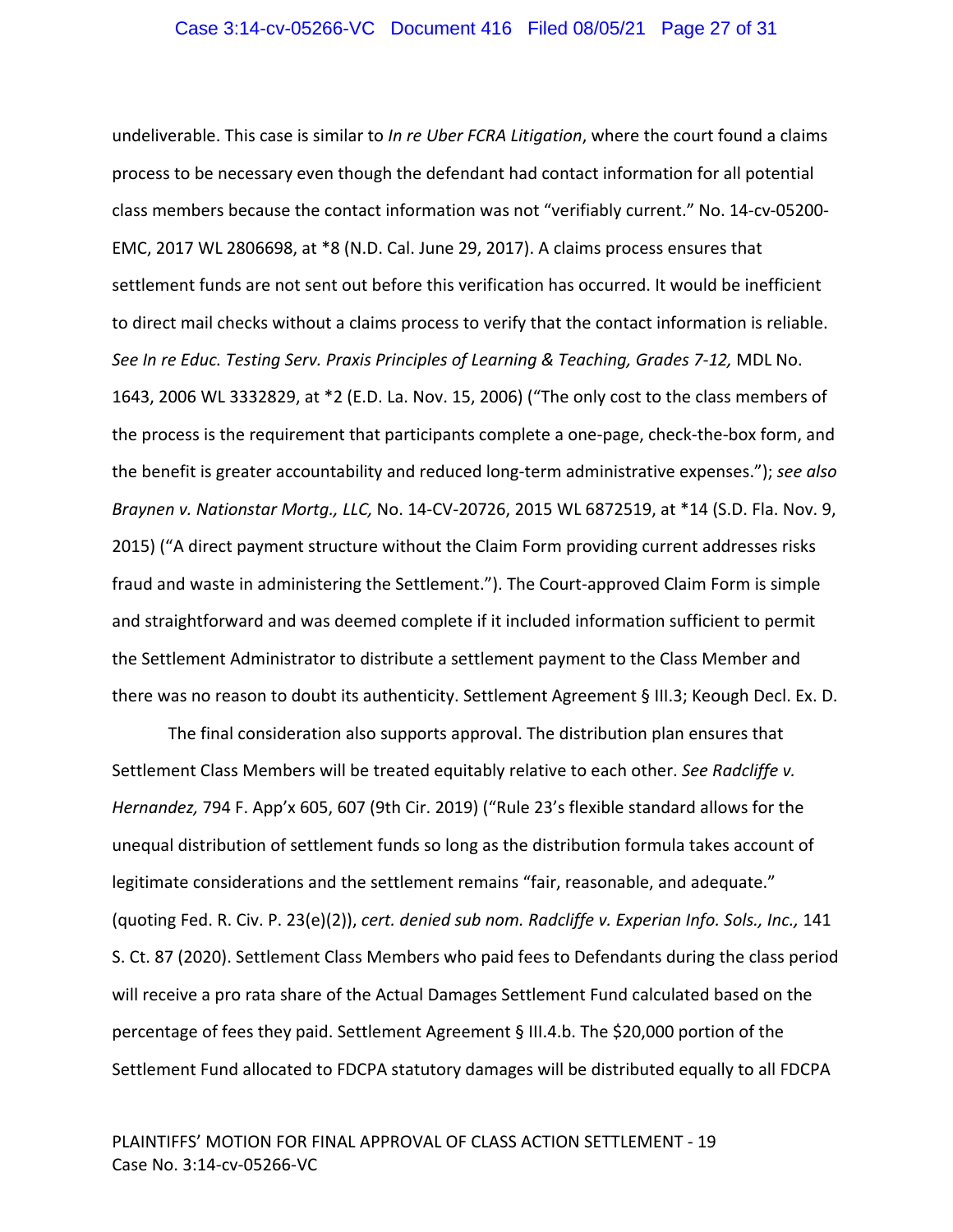## Case 3:14-cv-05266-VC Document 416 Filed 08/05/21 Page 28 of 31

Class members. Settlement Agreement § III.4.a. This allocation tracks the proportion of any judgment Class Members would recover if they prevailed on summary judgment or at trial.

## **B. The Notice Plan complied with Rule 23 and due process.**

The Notice Plan approved by the Court and implemented by JND satisfied the requirements of Rule 23 and due process. Rule 23 provides that "[t]he court must direct notice in a reasonable manner to all class members who would be bound by the proposal." Fed. R. Civ. P. 23(e)(1). When the class is certified under Rule 23(b)(3), the notice must also be the "best notice practicable under the circumstances, including individual notice to all members who can be identified through reasonable effort." Fed. R. Civ. P. 23(c)(2)(B). To comply with constitutional due process standards, the notice must be "reasonably calculated, under all the circumstances, to apprise interested parties of the pendency of the action and afford them an opportunity to present their objections." *Mullane v. Central Hanover Bank & Trust Co.,* 339 U.S. 306, 314 (1950).

The Court‐approved Notice Plan satisfied these requirements. The Notices provided Class Members with information about the litigation, the Classes, the claims and defenses, how to object, opt out, and appear at the Final Approval Hearing, and the binding effect of a class judgment. Exs. A, B & C; *see also* Fed. R. Civ. P. 23(c)(2)(B); *In re Hyundai & Kia Fuel Econ. Litig.,* 926 F.3d 539, 567 (9th Cir. 2019) ("settlement notices must 'present information about a proposed settlement neutrally, simply, and understandably'" (citation omitted)). The Notices gave Class Members "enough information so that those with adverse viewpoints could investigate and come forward and be heard." *In re Hyundai*, 926 F.3d at 568.

JND sent the Email Notice to 28,833 Class Members using email addresses available in the records produced by Defendants or obtained by JND as a result of the Initial Class Notice sent in this matter. Keough Decl. ¶¶ 7‐11. For any Class member whose email address was not available or whose email bounced back, JND sent a Postcard Notice by U.S. Mail using the most recent address in the records produced by Defendants, provided to Class Counsel, or identified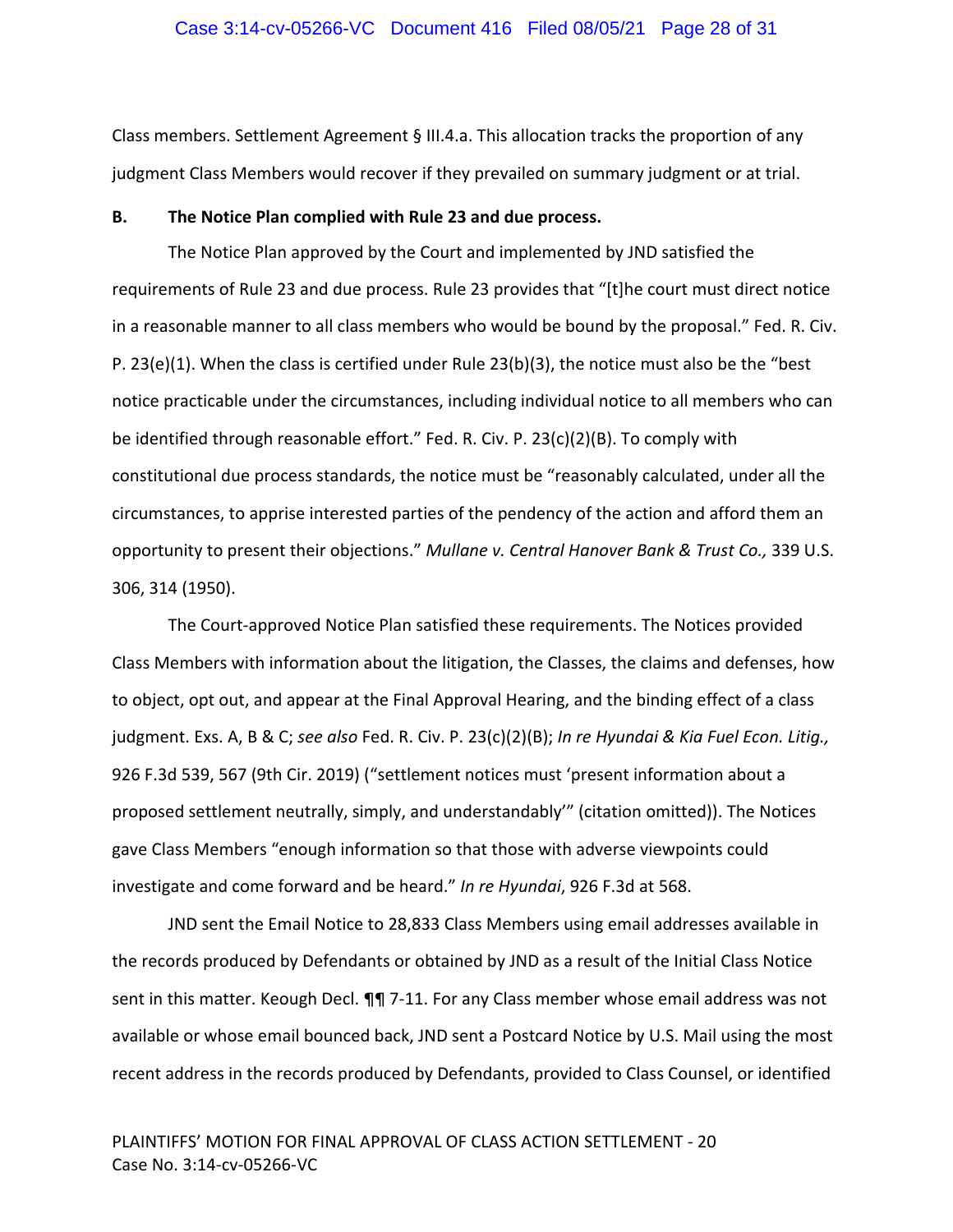## Case 3:14-cv-05266-VC Document 416 Filed 08/05/21 Page 29 of 31

through address correction services. JND sent a Postcard Notice to 37,043 Class Members. *Id*. ¶¶ 12‐17. In total, 47,212 Class Members, or 94% of the Classes, received direct notice by email or U.S. mail. *Id*. ¶ 18; *see also Edwards v. Andrew,* 846 F. App'x 538, 539 (9th Cir. 2021) (finding "that the plaintiffs' class notice satisfied Federal Rule of Civil Procedure 23 and due process because, among other things, the plaintiffs' expert opined that at least 75 percent of the class received notice").

JND also updated the Settlement Website with detailed information about the Settlement, including the Settlement Notice, the Email and Postcard Notice, the Second Amended Complaint, the Settlement Agreement, the Claim Form, an opt‐out form, the Preliminary Approval Order, and Class Counsel's motion for an award of attorneys' fees, costs and service awards. Keough Decl. ¶ 19. Class Members are also able to look up the amount they previously paid Defendants on the "Fee Payment Lookup" page of the Settlement Website. *Id.* The Settlement Website had 27,688 views as of July 29, 2021. *Id.* ¶ 20. The Postcard Notice, Website Notice, and Settlement Website also provided contact information for Class Counsel and the Settlement Administrator. *Id.* Exs. A, B & C.

Because the Notice Plan approved by the Court was faithfully executed by JND and complies with Rule 23 and due process, the settlement should be approved.

#### **VI. CONCLUSION**

Plaintiffs request that the Court approve the settlement as fair, reasonable, and adequate.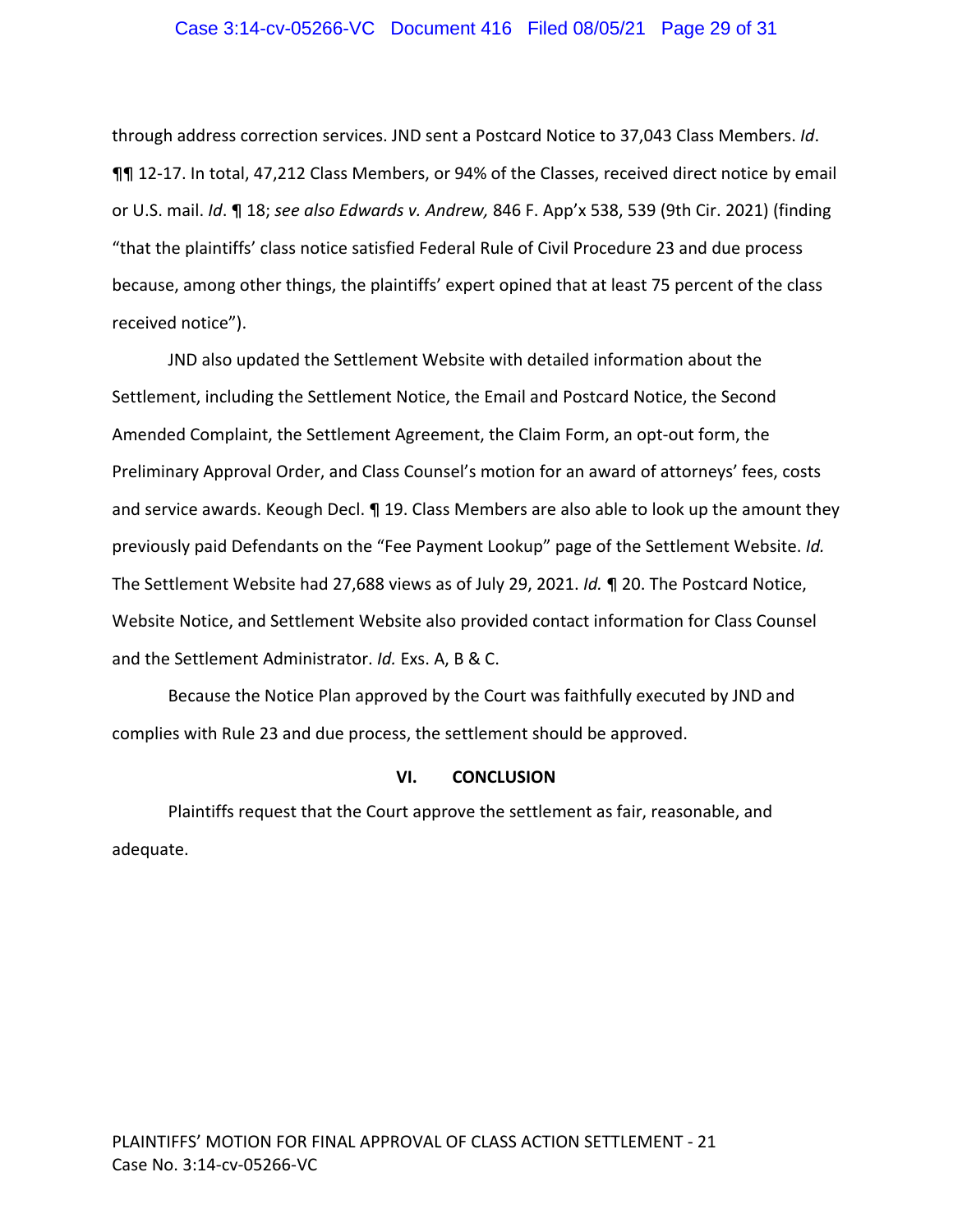RESPECTFULLY SUBMITTED AND DATED this 5th day of August, 2021.

# TERRELL MARSHALL LAW GROUP PLLC

By: /s/ Blythe H. Chandler, *Admitted Pro Hac Vice* Beth E. Terrell, CSB #178181 Email: bterrell@terrellmarshall.com Blythe H. Chandler, *Admitted Pro Hac Vice* Email: bchandler@terrellmarshall.com 936 North 34th Street, Suite 300 Seattle, Washington 98103‐8869 Telephone: (206) 816‐6603 Facsimile: (206) 319‐5450

Paul Arons, CSB #84970 Email: lopa@rockisland.com LAW OFFICE OF PAUL ARONS 685 Spring Street, Suite 104 Friday Harbor, Washington 98250 Telephone: (360) 378‐6496 Facsimile: (360) 378‐6498

Deepak Gupta, *Admitted Pro Hac Vice* Email: deepak@guptawessler.com GUPTA WESSLER PLLC 1900 L Street, NW, Suite 312 Washington, DC 20036 Telephone: (202) 888‐1741 Facsimile: (202) 888‐7792

Michael F. Ram. CSB #104805 Email: mram@forthepeople.com Marie N. Appel, CSB #187483 Email: mappel@forthepeople.com MORGAN & MORGAN COMPLEX LITIGATION GROUP 711 Van Ness Avenue, Suite 500 San Francisco, California 94102 Telephone: (415) 358‐6913 Facsimile: (415) 358‐6923

*Class Counsel*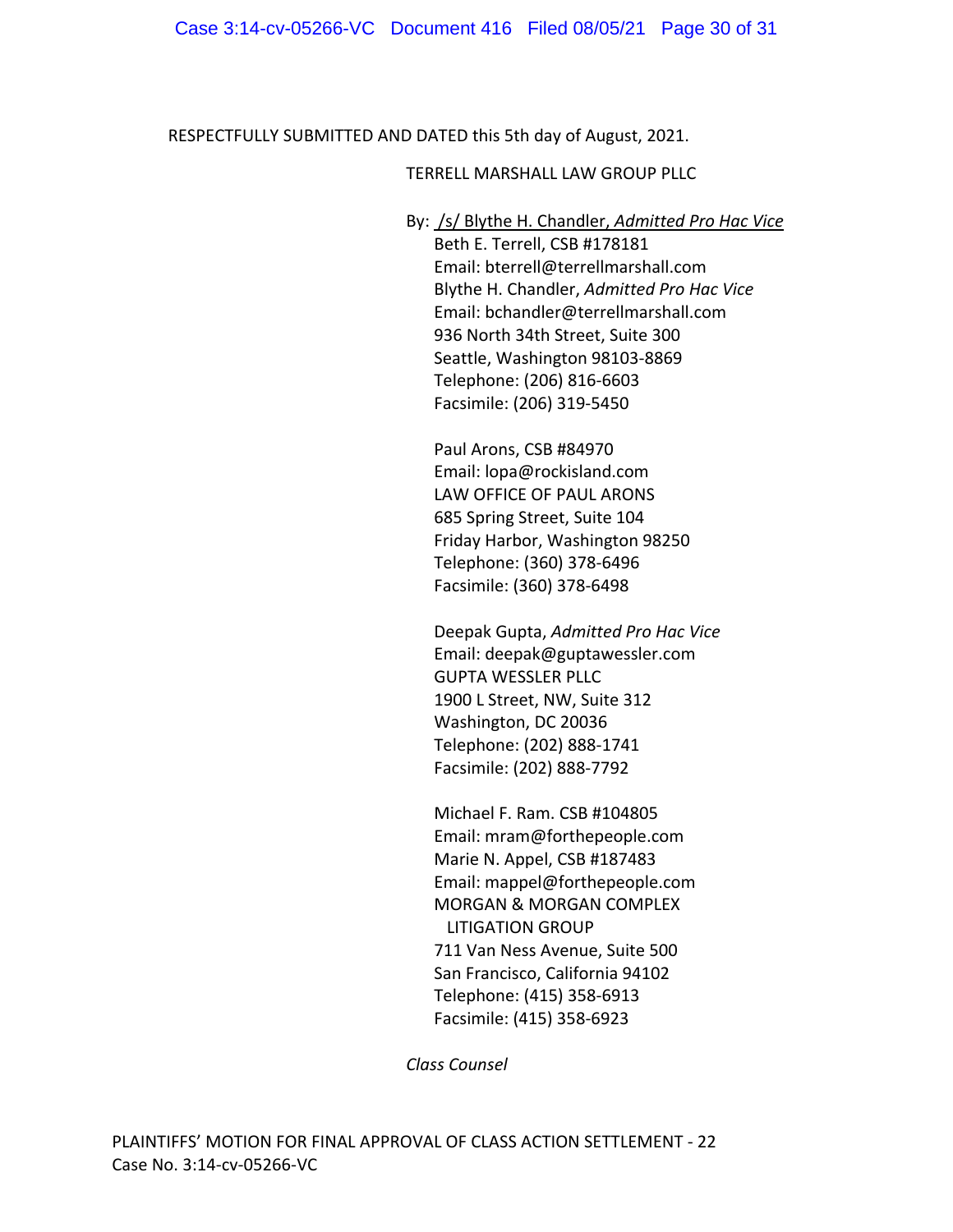# CERTIFICATE OF SERVICE

I, Blythe H. Chandler, hereby certify that on August 5, 2021, I electronically filed the foregoing with the Clerk of the Court using the CM/ECF system which will send notification to all registered CM/ECF users:

> Michael A. Taitelman, CSB #156254 Email: mtaitelman@ftllp.com Sean M. Hardy, CSB #266446 Email: smhardy@ftllp.com FREEDMAN + TAITELMAN, LLP 1801 Century Park West, 5th Floor Los Angeles, California 90067 Telephone: (310) 201‐0005 Facsimile: (310) 201‐0045

*Attorneys for Defendants*

DATED this 5th day of August, 2021.

TERRELL MARSHALL LAW GROUP PLLC

By: /s/ Blythe H. Chandler, *Admitted Pro Hac Vice* Blythe H. Chandler, *Admitted Pro Hac Vice* Email: bchandler@terrellmarshall.com 936 North 34th Street, Suite 300 Seattle, Washington 98103‐8869 Telephone: (206) 816‐6603 Facsimile: (206) 319‐5450

*Class Counsel*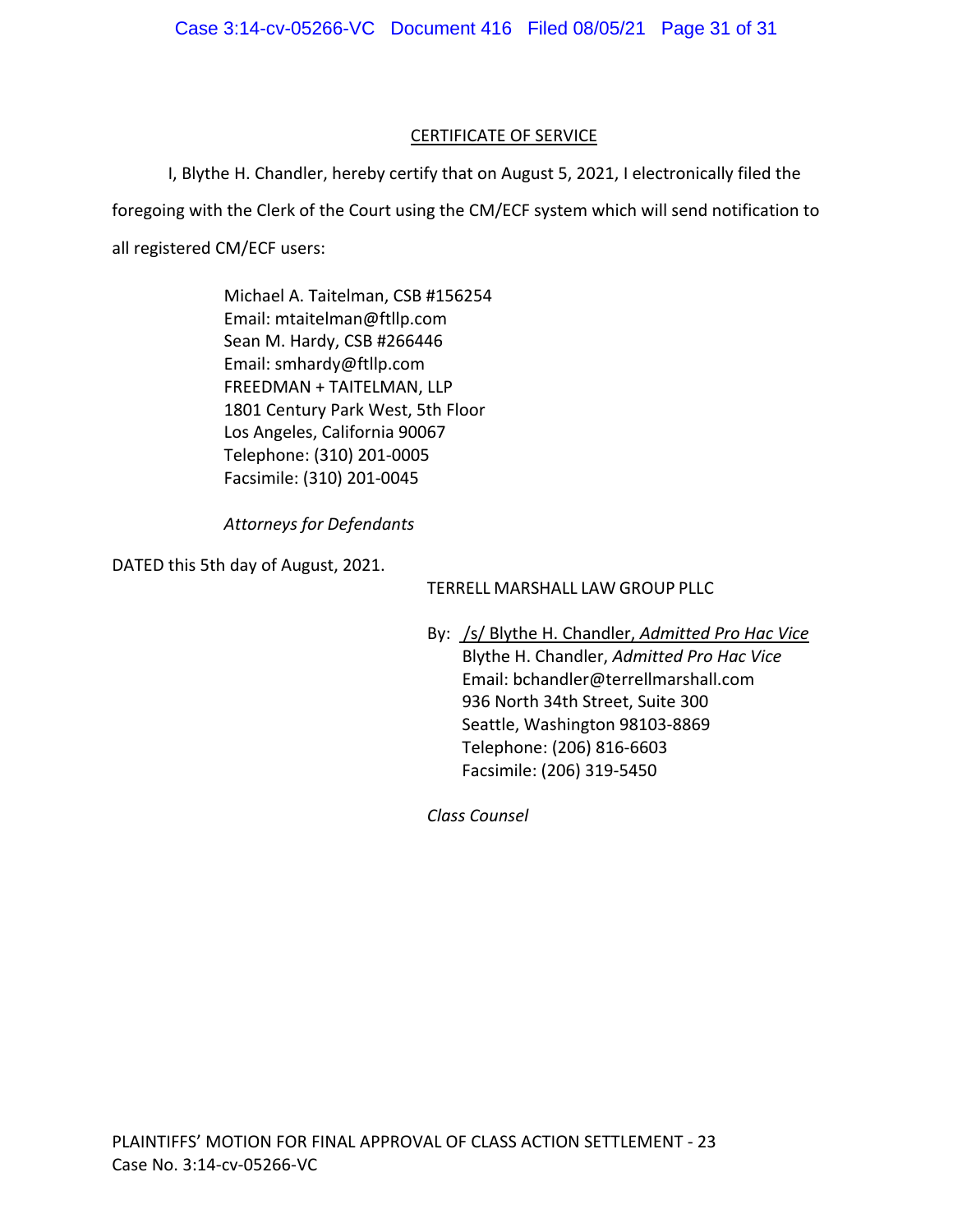Michael F. Ram. CSB #104805 Email: mram@forthepeople.com Marie N. Appel, CSB #187483 Email: mappel@forthepeople.com MORGAN & MORGAN COMPLEX LITIGATION GROUP 711 Van Ness Avenue, Suite 500 San Francisco, California 94102 Telephone: (415) 358‐6913 Facsimile: (415) 358‐6923

[Additional Counsel Omitted]

*Class Counsel*

# U.S. DISTRICT COURT NORTHERN DISTRICT OF CALIFORNIA SAN FRANCISCO DIVISION

KAREN SOLBERG, NANCY MORIN, and NARISHA BONAKDAR, on their own behalf and on behalf of others similarly situated,

Plaintiffs,

Defendants.

v.

VICTIM SERVICES, INC., d/b/a CorrectiveSolutions, NATIONAL CORRECTIVE GROUP, INC., d/b/a CorrectiveSolutions, AMERICAN JUSTICE SOLUTIONS, INC., d/b/a CorrectiveSolutions, BIRCH GROVE HOLDINGS, INC., MATS JONSSON and KARL THOMAS JONSSON,

NO. 3:14‐cv‐05266‐VC

**[PROPOSED] FINAL APPROVAL ORDER** 

Honorable Vince Chhabria

CLASS ACTION

**DEMAND FOR TRIAL BY JURY**

The Court previously entered an order approving notice to the two certified Classes of a proposed class action settlement between Plaintiffs Karen Solberg, Nancy Morin, and Narisha Bonakdar and Defendants Victim Services, Inc., d/b/a CorrectiveSolutions, National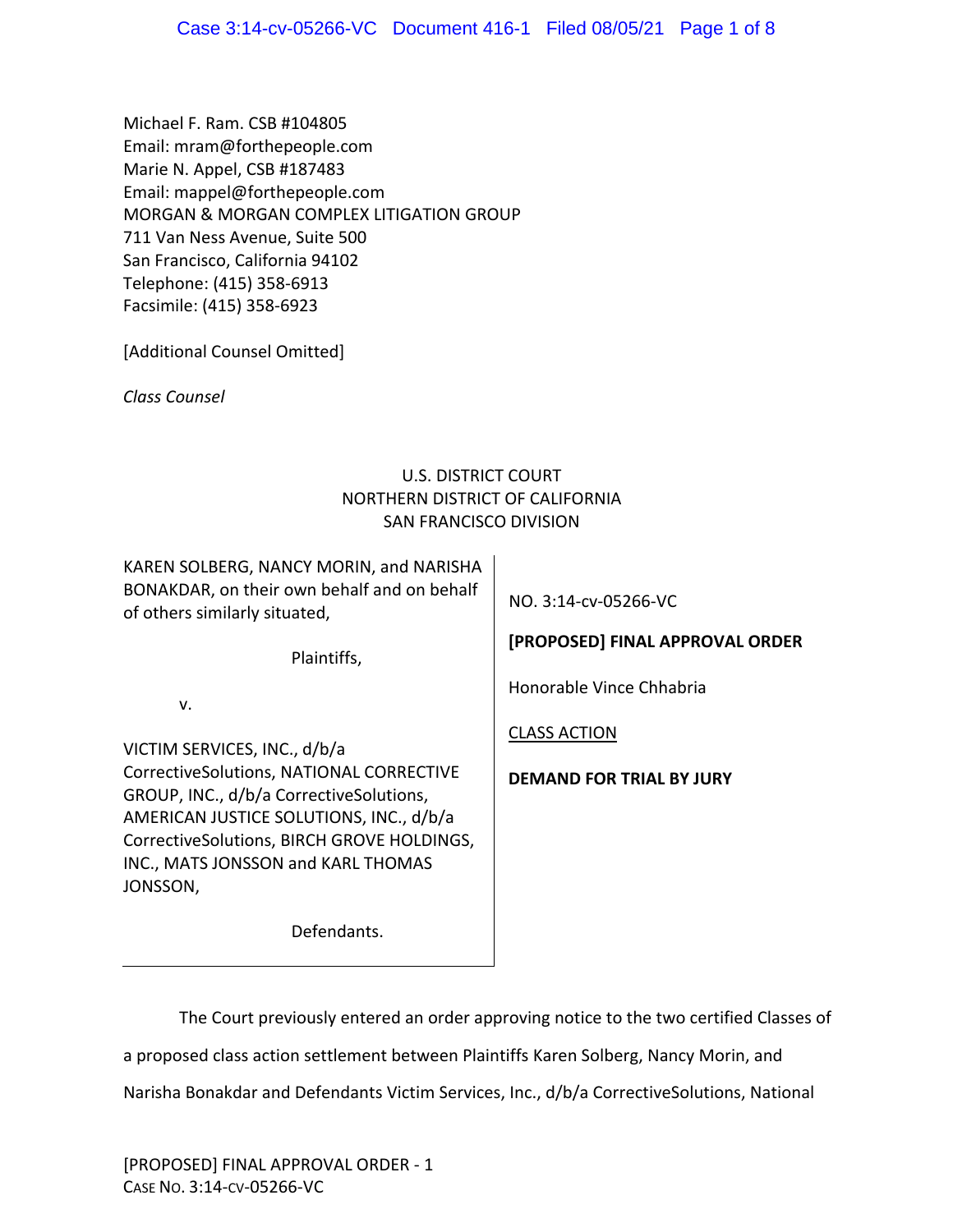Corrective Group, Inc., d/b/a CorrectiveSolutions, American Justice Solutions, Inc., d/b/a CorrectiveSolutions, Birch Grove Holdings, Inc., Mats Jonsson, and Karl Thomas Jonsson. The terms of the settlement are set forth in the Settlement Agreement and Release attached as Exhibit 1 to the Declaration of Blythe H. Chandler in support of Plaintiffs' motion for final approval of class action settlement.

The Court has read and considered the Settlement Agreement, the exhibits attached thereto, and the briefing submitted in support of final approval of the settlement and is fully advised. All capitalized terms not otherwise defined in this Order shall have the same meaning as defined in the Settlement Agreement

THEREFORE, THE COURT FINDS AND CONCLUDES AS FOLLOWS:

1. This Court has jurisdiction over the subject matter of this Action and personal jurisdiction over the Parties and the Classes.

2. The Court previously certified the following Classes under Rule 23(b)(3):

**FDCPA Class**: All persons in California to whom the defendants sent a collection demand in connection with a returned check from whom the defendants attempted to collect or collected money for checks written for personal, family, or household purposes, from December 1, 2013, to May 7, 2015.

**UCL Class:** All persons in California to whom the defendants sent an initial collection demand in connection with a returned check at any time from September 1, 2011, to May 7, 2015, and who subsequently paid any fees to the defendants in response to that letter.

Dkt. No. 297 at 1, 4.

3. The Court finds that the notice given to Class Members pursuant to the terms of the Settlement Agreement fully and accurately informed Class Members of all material elements of the Settlement and constituted valid, sufficient, and due notice to all Class Members. The notice fully complied with due process, Rule 23 of the Federal Rules of Civil Procedure, and with all other applicable law.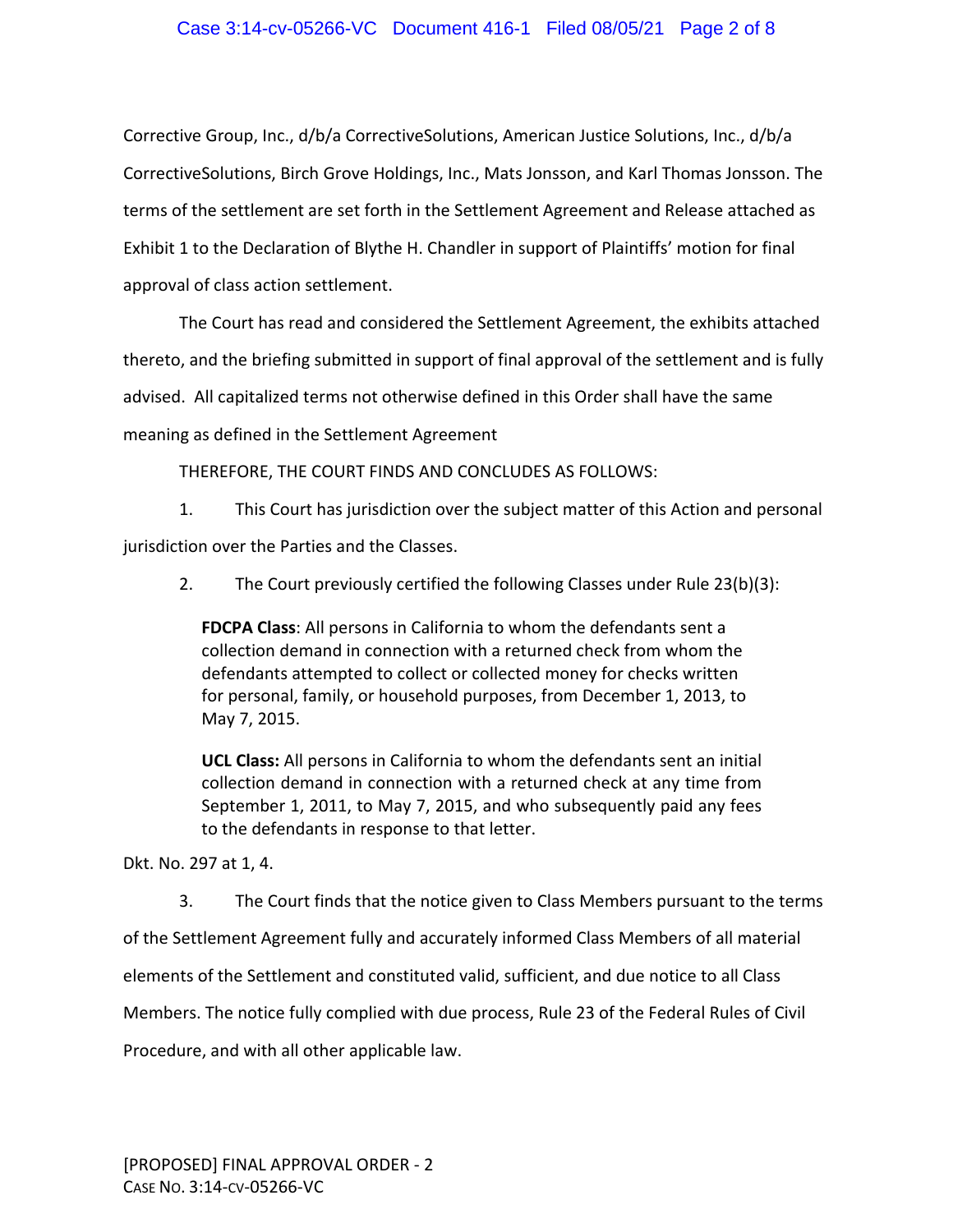## Case 3:14-cv-05266-VC Document 416-1 Filed 08/05/21 Page 3 of 8

4. Those who timely submitted valid requests for exclusion are excluded from the Classes and are not bound by this Final Approval Order.

5. The settlement requires Defendants' insurers to pay \$1,100,000 into a Settlement Fund that will be used to make payments to all Settlement Class Members who submit timely and valid claims; pay the Settlement Administrator the costs of notice and Settlement Administration Expenses in the amount of  $\frac{1}{2}$  pay Service Awards in the amount of \$ to each Class Representative; and pay Class Counsel's attorneys' fees in the amount of \$ and litigation costs of \$ . The Settlement Fund is non‐ reversionary.

6. Absent any appeal, the Effective Date of the Settlement will be September 23, 2021. Service Awards to Plaintiffs, administration costs, litigation costs, and all but 10% of the attorneys' fees awarded will be paid by September 27, 2021. Checks will be mailed to all Claimants within twenty‐one (21) days after the Effective Date, not later than October 14, 2021. Checks will be valid for 90 days from issuance. The check cashing date will be not later than January 14, 2020.

7. Within 21 days after distribution of the settlement funds (not later than February 4, 2022), Class Counsel will file a Post‐Distribution Accounting, as described in the Northern District's Procedural Guidance for Class Action Settlements, to inform the Court about the administration of the settlement. The Post‐Distribution Accounting will state when payments were made to Settlement Class Members, the number of Settlement Class Members who were sent payments, the total amount of money paid to Settlement Class Members, the average and median recovery per Settlement Class Member, the largest and smallest amounts paid to Settlement Class Members, the number and value of cashed and uncashed checks, the number of Settlement Class Members who could not be contacted, the number of objections and opt outs, any significant or recurring concerns communicated by Settlement Class Members to the Settlement Administrator and Class Counsel since final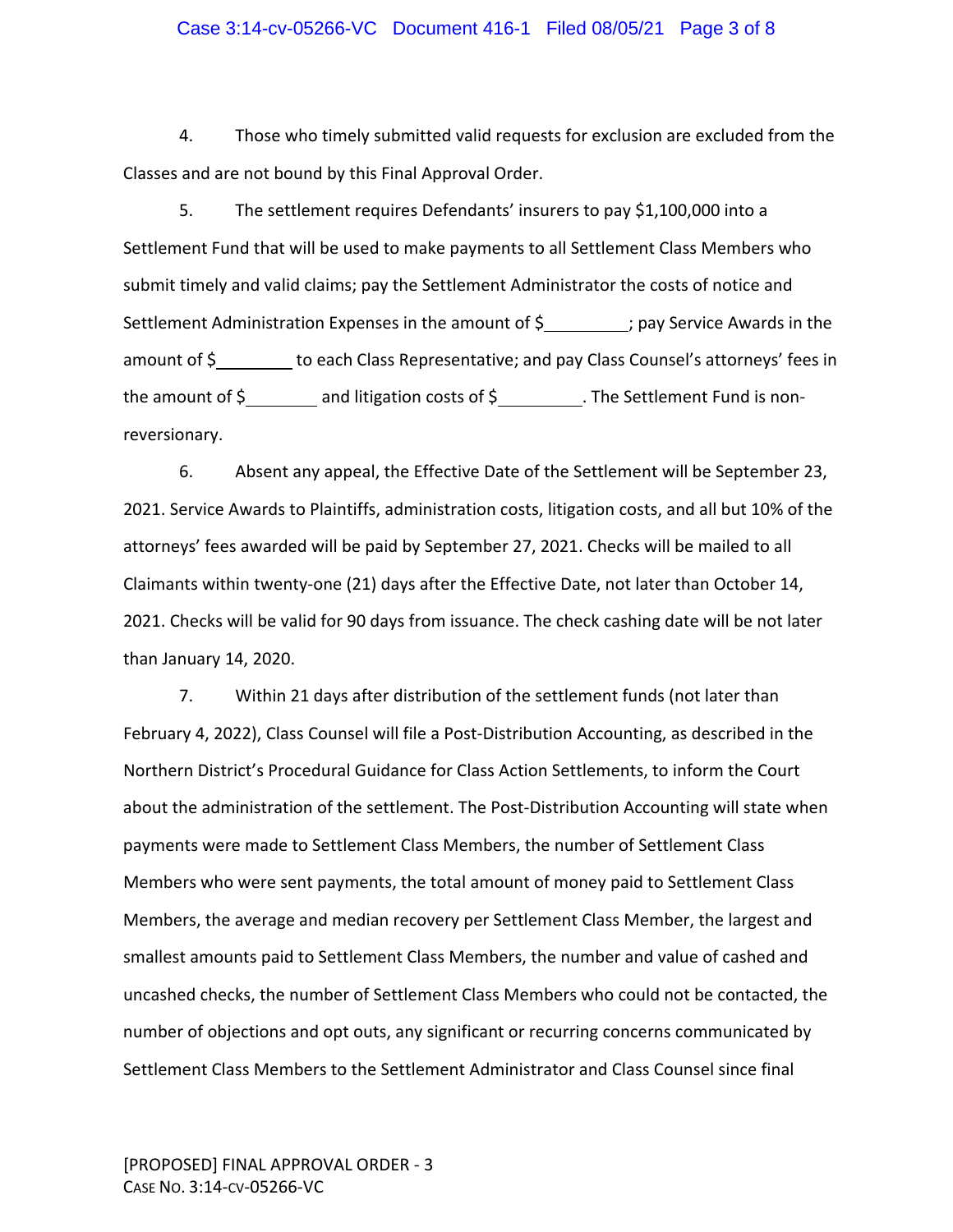## Case 3:14-cv-05266-VC Document 416-1 Filed 08/05/21 Page 4 of 8

approval, any other issues in settlement administration since final approval, and how any concerns or issues were resolved. If appropriate, Class Counsel and the Settlement Administrator will submit a proposal to the Court regarding the feasibility of a second distribution from the Settlement Fund and any cy pres distribution in the Post‐Distribution Accounting. The Settlement Administrator shall post the Post‐Distribution Accounting on the Settlement Website.

8. The Court finally approves this Settlement, and finds that it is in all respects fair, reasonable, and adequate and in the best interest of Settlement Class Members. The Parties dispute the validity of the claims in the Action, and their dispute underscores not only the uncertainty of the outcome but also why the Court finds the Settlement Agreement to be fair, reasonable, and adequate. Had they continued to litigate, Class Members risked losing on the merits because their remaining claims turn on the resolution of the unsettled legal question of whether Defendants' fees are authorized by California's Bad Check Diversion Act, Cal. Penal Code § 1001.60 *et seq.,* or any other law. The claims and distribution process is effective and fair, and a claims process is appropriate and necessary as the case involves conduct that occurred more than six years ago and there is no current record of Class Members' contact information. The settlement was negotiated at arms' length with the assistance of Magistrate Judge Beeler. Class Counsel find the settlement to be in the best interest of Class Members. No Class Member objected to the settlement and only two individuals opted out. And none of the "red flags" of potential collusion the Ninth Circuit has identified exist in this case. *In re Bluetooth Headset Prod. Liab. Litig.,* 654 F.3d 935, 947 (9th Cir. 2011). In addition, the Court finds that Plaintiffs and Class Counsel adequately represented the Settlement Class Members. For all these reasons, the Court finds that the uncertainties of continued litigation in both the trial and appellate courts, as well as the expense associated with it, weigh in favor of approving the settlement. In making this determination, the court has considered the Northern District of California Procedural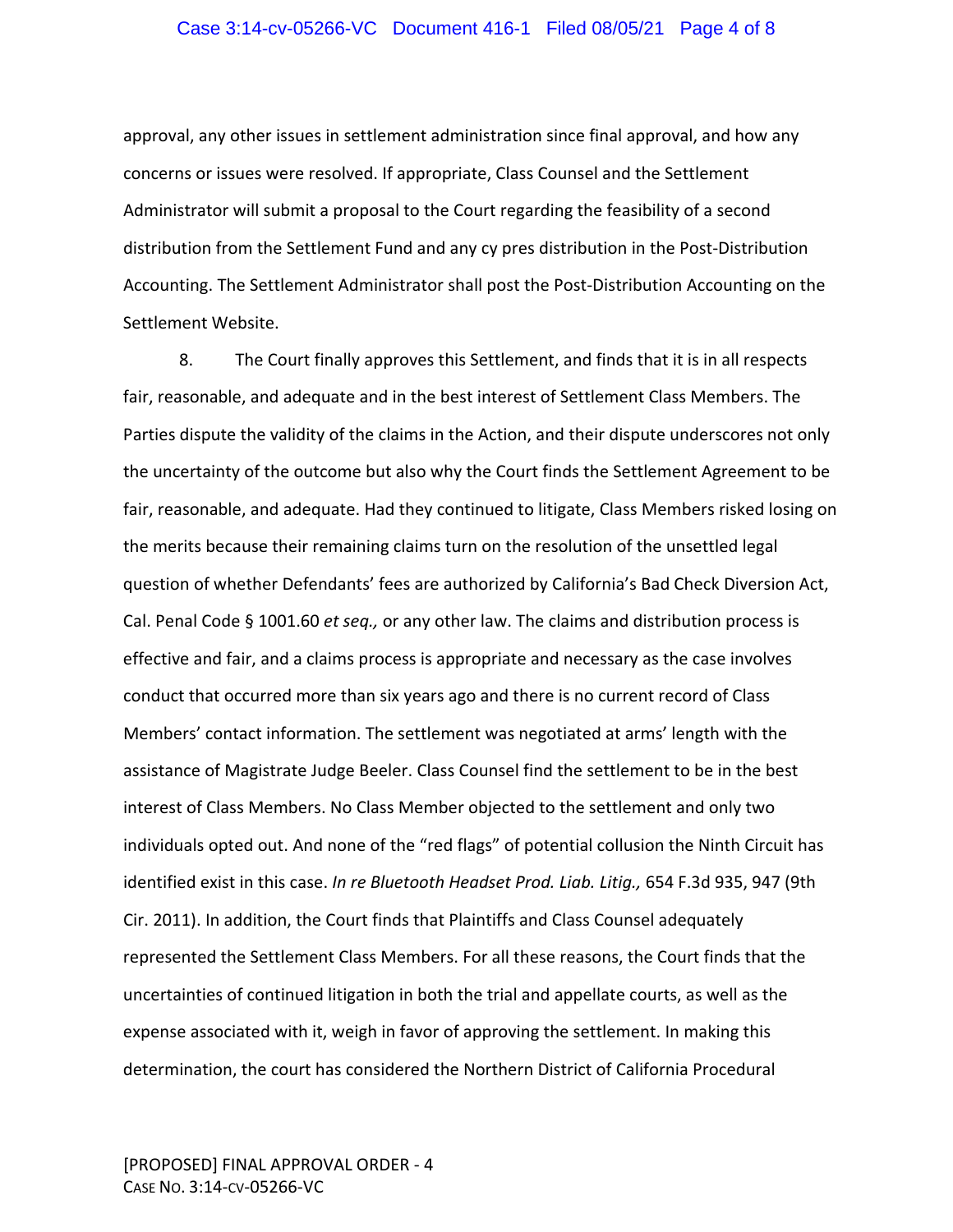#### Case 3:14-cv-05266-VC Document 416-1 Filed 08/05/21 Page 5 of 8

Guidance for Class Action Settlements, the criteria set forth in Federal Rule of Civil Procedure 23€, and the factors outlined in *In re Bluetooth Headset Prod. Liab. Litig.,* 654 F.3d 935, 946 (9th Cir. 2011), and *Churchill Village, L.L.C. v. General Electric*, 361 F.3d 566, 575‐76 (9th Cir. 2004).

9. The Parties, their counsel, and the Settlement Administrator shall fulfill their obligations and duties under the Settlement Agreement.

10. The Settlement Administrator executed the Notice Plan according to the terms of the Settlement Agreement. The notices apprised Class Members of the pendency of the litigation; of all material elements of the proposed settlement, including but not limited to the relief afforded the Class under the Settlement Agreement; of the res judicata effect on Class Members and of their opportunity to object to, comment on, or opt out of, the settlement; of the identity of Class Counsel and Class Counsel's contact information; and of the right to appear at the Final Approval Hearing. The Notice Plan prescribed by the Settlement Agreement was reasonable and provided due and adequate notice of these proceedings and of the matters set forth therein, including the terms of the Settlement Agreement, to all parties entitled to such notice. The notice given to Class Members satisfied the requirements of Federal Rule of Civil Procedure 23 and the requirements of constitutional due process. The Court has afforded a full opportunity to all Class Members to be heard. Accordingly, the Court determines that all Class Members, except those who timely excluded themselves from the Classes, are bound by this Final Approval Order.

11. Within ten days after the filing of the proposed Settlement Agreement in the Court, a notice of the proposed settlement was served upon the appropriate state official of each State in which a Class Member resides and upon the Attorney General of the United States. The Court finds that the notice provided satisfied the requirements of 28 U.S.C. § 1715(b) and that more than 90 days have elapsed since the required notice was provided, as required by 28 U.S.C. § 1715(d).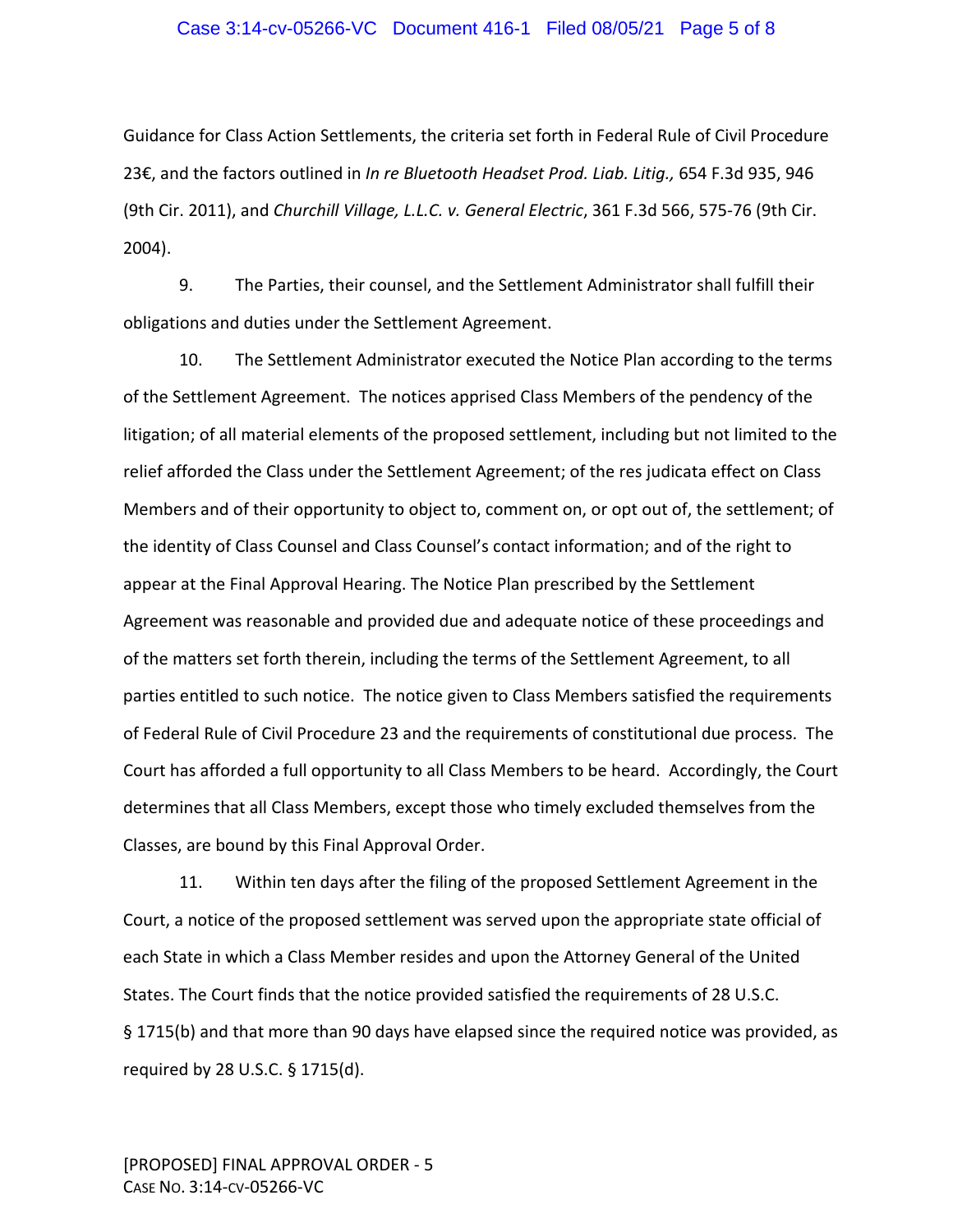## Case 3:14-cv-05266-VC Document 416-1 Filed 08/05/21 Page 6 of 8

12. The Court approves payment of attorneys' fees in the amount of  $\zeta$  \_\_\_\_\_ and reimbursement of litigation costs to Class Counsel in the amount of \$\_\_\_\_\_\_\_. These amounts shall be paid from the Settlement Fund pursuant to the terms of the Settlement Agreement. The Court finds these amounts to be appropriate and reasonable in light of the work performed by Class Counsel and the benefits obtained by Class Members. The Settlement Administrator shall withhold 10% of the awarded attorneys' fees until after the Post‐ Distribution Accounting has been filed and the Court has entered an order releasing the remainder of the fees.

13. The Court approves service award payments of \$\_\_\_\_\_\_\_\_ for each Class Representative and finds the amount to be reasonable in light of the services performed by the Class Representatives for the Classes. This amount shall be paid from the Settlement Fund in accordance with the terms of the Settlement Agreement.

14. Neither this Final Approval Order nor the Settlement Agreement is an admission or concession by Defendants or any of the other Released Parties of the validity of any claims or of any liability or wrongdoing or of any violation of law. This Final Approval Order and the Settlement Agreement do not constitute a concession and shall not be used as an admission or indication of any wrongdoing, fault or omission by Defendants or any of the other Released Parties or any other person in connection with any transaction, event or occurrence, and neither this Final Approval Order nor the Settlement Agreement nor any related documents in this proceeding, nor any reports or accounts thereof, shall be offered or received in evidence in any civil, criminal, or administrative action or proceeding, other than such proceedings as may be necessary to consummate or enforce this Final Approval Order, the Settlement Agreement, and all releases given thereunder, or to establish the affirmative defenses of *res judicata* or collateral estoppel barring the pursuit of claims released in the Settlement Agreement. This Final Approval Order also does not constitute any opinion or position of the Court as to the merits of the claims and defenses related to this Action,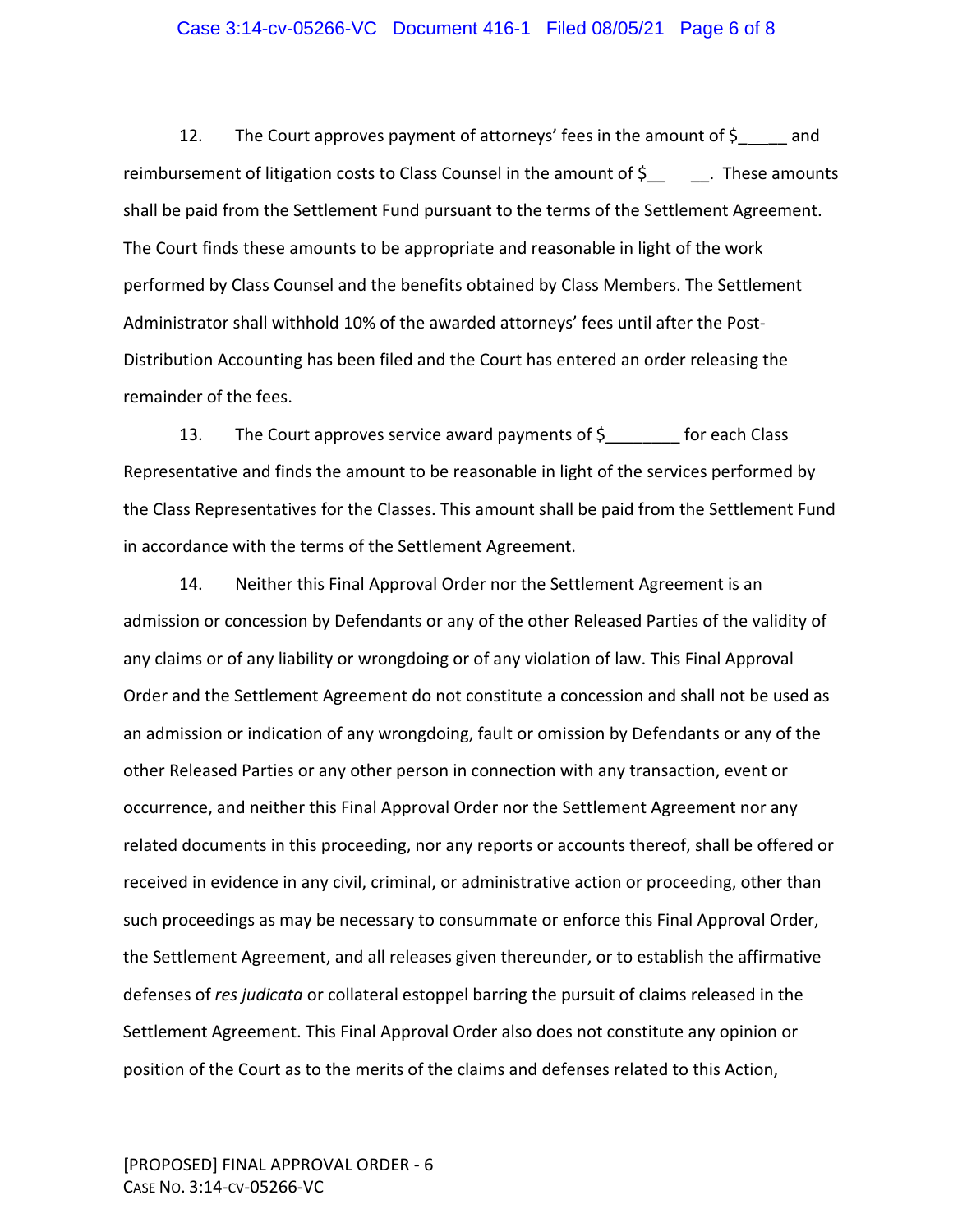## Case 3:14-cv-05266-VC Document 416-1 Filed 08/05/21 Page 7 of 8

15. The Court dismisses with prejudice this Action, the Released Claims, and the Released Parties, and adjudges that Plaintiffs and Settlement Class Members are deemed to have fully, finally, completely, and forever released, relinquished, and discharged the Released Claims against the Released Parties.

16. If the Effective Date does not occur because this Order is reversed on appeal or for any other reason, the Parties shall be returned to the status quo ex ante, for all litigation purposes, as if no settlement had been negotiated or entered into and thus this Final Approval Order and all other findings or stipulations regarding the settlement shall be automatically void, vacated, and treated as if never filed.

17. The Court retains jurisdiction to consider all further matters arising out of or connected with the settlement, including the implementation, interpretation, and enforcement of the Settlement Agreement.

18. The Court finds that no justifiable reason exists for delaying entry of this Final Approval Order and, good cause appearing, it is expressly directed that this Final Approval Order and separate Judgment be entered as final and appealable and the case dismissed with prejudice.

IT IS SO ORDERED.

DATED this of the contract of the contract of the contract of the contract of the contract of the contract of the contract of the contract of the contract of the contract of the contract of the contract of the contract of

VINCE CHHABRIA United States District Judge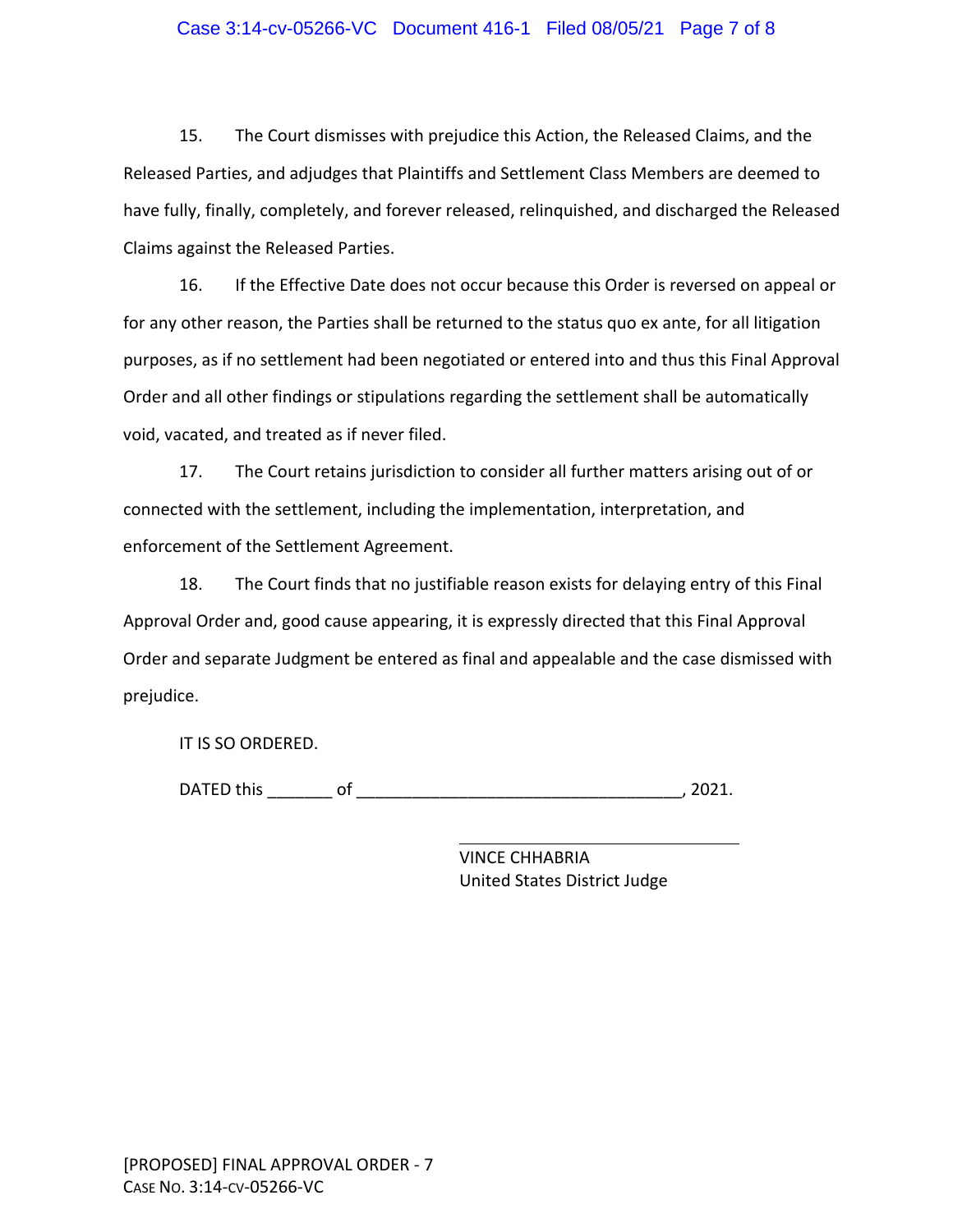# CERTIFICATE OF SERVICE

I, Blythe H. Chandler, hereby certify that on August 5, 2021, I electronically filed the

foregoing with the Clerk of the Court using the CM/ECF system which will send notification to

all registered CM/ECF users:

Michael A. Taitelman, CSB #156254 Email: mtaitelman@ftllp.com Sean M. Hardy, CSB #266446 Email: smhardy@ftllp.com FREEDMAN + TAITELMAN, LLP 1801 Century Park West, 5th Floor Los Angeles, California 90067 Telephone: (310) 201‐0005 Facsimile: (310) 201‐0045

*Attorneys for Defendants*

DATED this 5th day of August, 2021.

TERRELL MARSHALL LAW GROUP PLLC

By: /s/ Blythe H. Chandler, *Admitted Pro Hac Vice* Blythe H. Chandler, *Admitted Pro Hac Vice* Email: bchandler@terrellmarshall.com 936 North 34th Street, Suite 300 Seattle, Washington 98103‐8869 Telephone: (206) 816‐6603 Facsimile: (206) 319‐5450

*Class Counsel*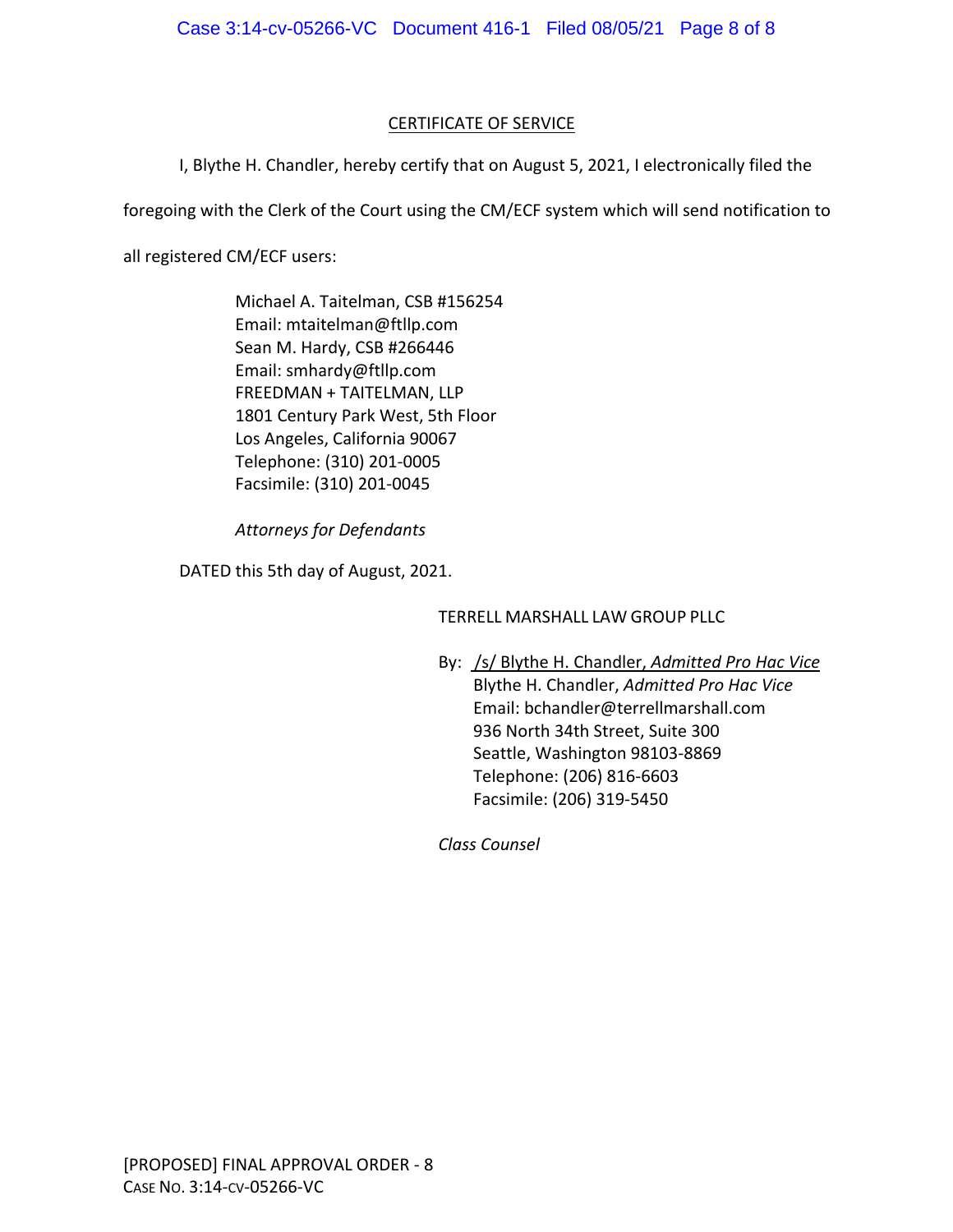Michael F. Ram. CSB #104805 Email: mram@forthepeople.com Marie N. Appel, CSB #187483 Email: mappel@forthepeople.com MORGAN & MORGAN COMPLEX LITIGATION GROUP 711 Van Ness Avenue, Suite 500 San Francisco, California 94102 Telephone: (415) 358‐6913 Facsimile: (415) 358‐6923

[Additional Counsel Appear on Signature Page]

*Class Counsel*

# U.S. DISTRICT COURT NORTHERN DISTRICT OF CALIFORNIA SAN FRANCISCO DIVISION

KAREN SOLBERG, NANCY MORIN, and NARISHA BONAKDAR, on their own behalf and on behalf of others similarly situated,

NO. 3:14‐cv‐05266‐VC

Plaintiffs,

**[PROPOSED] JUDGMENT** Honorable Vince Chhabria

v.

VICTIM SERVICES, INC., d/b/a CorrectiveSolutions, NATIONAL CORRECTIVE GROUP, INC., d/b/a CorrectiveSolutions, AMERICAN JUSTICE SOLUTIONS, INC., d/b/a CorrectiveSolutions, BIRCH GROVE HOLDINGS, INC., MATS JONSSON and KARL THOMAS JONSSON,

Defendants.

CLASS ACTION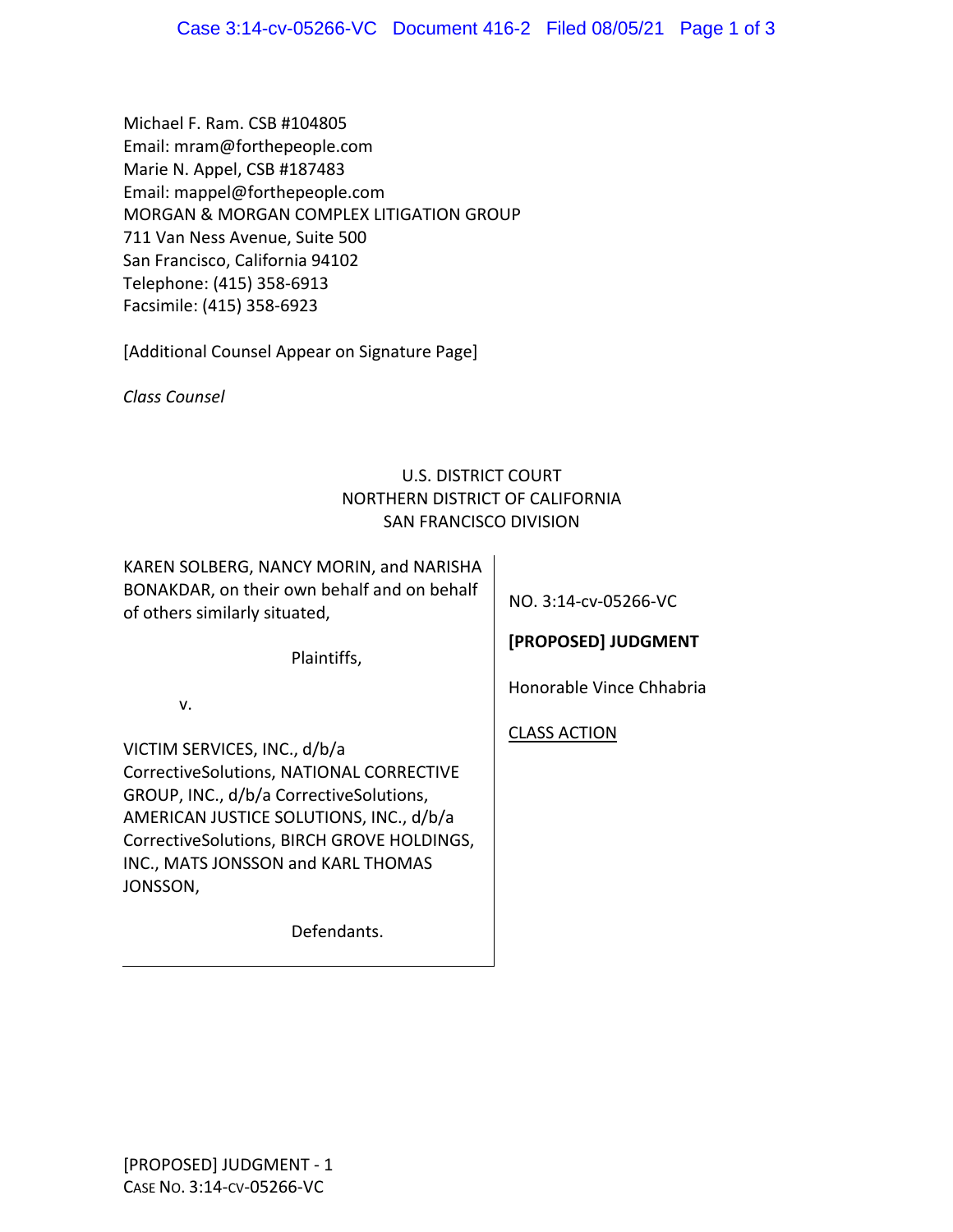This certified class action is hereby DISMISSED with prejudice and judgment is entered in accordance with the Order Granting Final Approval of Class Action Settlement (Dkt. No.  $\qquad$ ). Without affecting the finality of this Judgment, the Court reserves jurisdiction over the Class Representatives, the Settlement Classes, and Defendants as to all matters concerning administration, consummation, and enforcement of the Settlement Agreement.

# **IT IS SO ORDERED.**

DATED this \_\_\_\_\_\_\_\_\_\_\_ day of \_\_\_\_\_\_\_\_\_\_\_\_\_\_\_\_\_\_\_, 2021.

VINCE CHHABRIA United States District Judge

\_\_\_\_\_\_\_\_\_\_\_\_\_\_\_\_\_\_\_\_\_\_\_\_\_\_\_\_\_\_\_\_\_\_\_\_\_\_\_\_